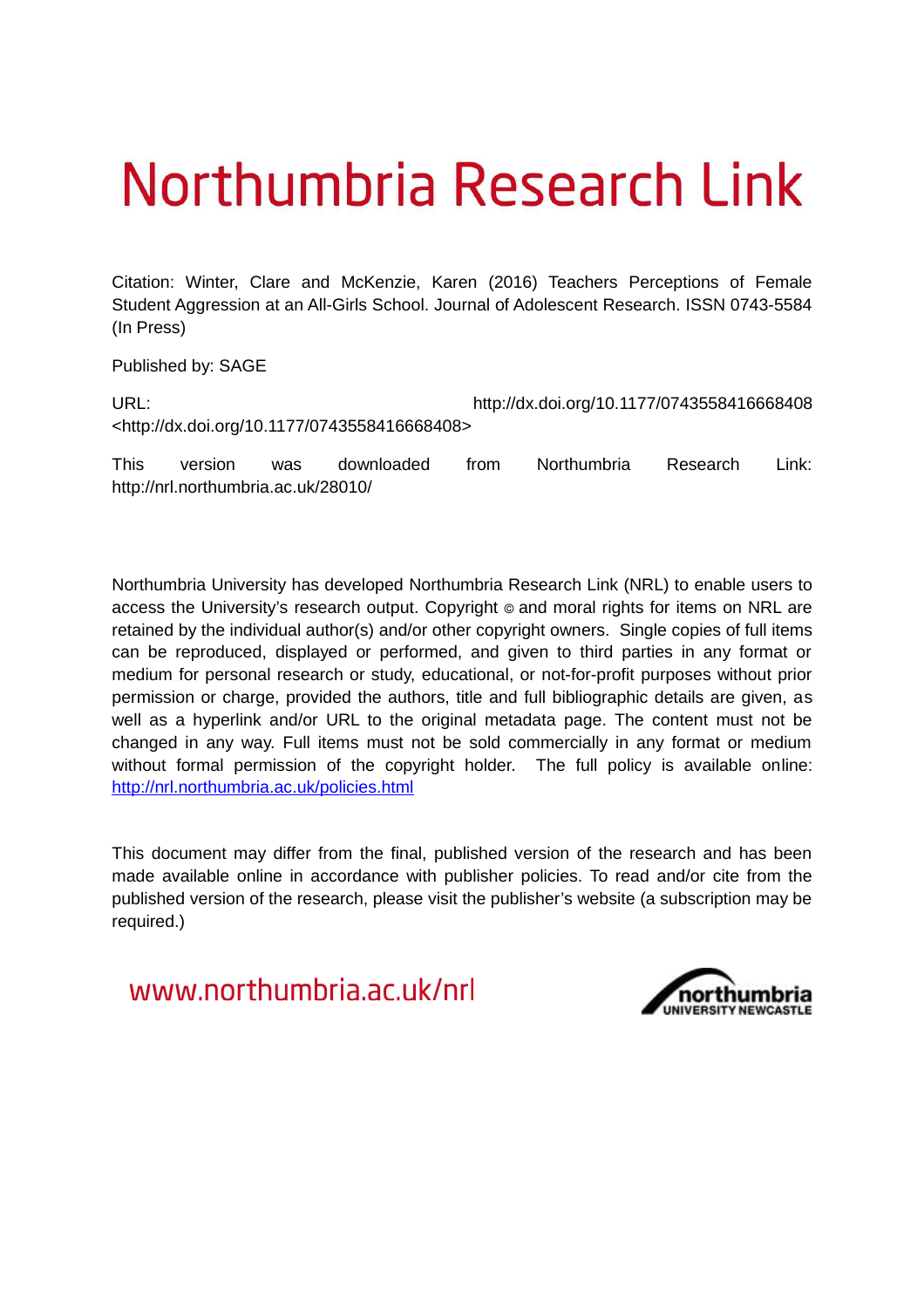# **Teachers' perceptions of female student aggression at an all-girls school**

Clare Rebecca Winter<sup>1</sup> Karen McKenzie<sup>1\*</sup>

<sup>1</sup> Northumbria University

#### **Abstract**

There has been limited research into how teachers view and respond to relational aggression in girls. The existing research is largely quantitative and questionnaire based and has indicated that gender stereotypes may influence teachers' perceptions of female aggression. The present study adopted a qualitative approach, using semi-structured interviews to explore how seven teachers (six females and one male) working in a single sex (all girls) school, experienced and perceived female student aggression. The results were analysed using Interpretative Phenomenological Analysis and three themes were identified: the physicality of female aggression, aggression as the presence or absence of control, and community: aggression as a means of expressing belonging. These themes were discussed in the context of the need for a new language of female aggression, which promoted a genuine language of assertion for girls and women.

**Key words**: Aggression; adolescence; girls; school; teachers; assertion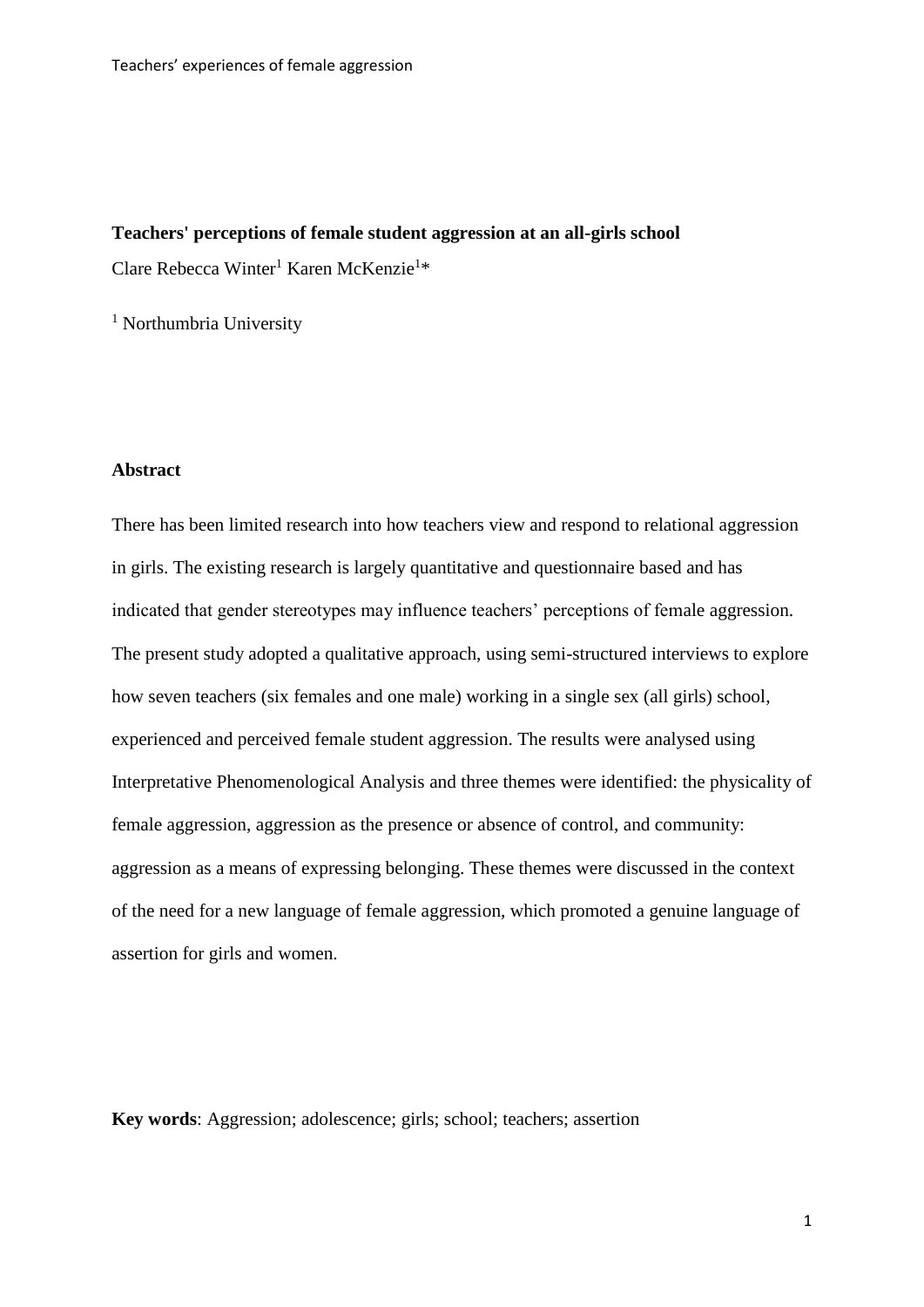Existing research into teachers' views of aggression in females indicates that gender stereotypes may influence how it is perceived. Much of this research is, however, quantitative and questionnaire based, highlighting a need for qualitative perspectives. The present study, therefore, adopts a qualitative approach in order to explore how staff working in a single sex (all girls) school experience and perceive female aggression.

Research into aggression, defined here as "any behavior that is intended to hurt another person, oneself, or something" (Rohner, 1976, p. 59), has examined both direct and indirect aggression. Direct aggression is overtly aggressive acts carried out physically or verbally and, in this context, males are indicated as being more aggressive than females (e.g. Archer, 2004). Indirect aggression refers to hostile acts in which the perpetrator does not confront the victim directly but rather ignores, excludes or spreads rumours about the intended victim. This focus has challenged the "acceptance of the mythology of more benign childhoods for girls" (Zahn-Waxler, 1993, p. 84), with research indicating both that girls are more likely to use indirect rather than overt forms of aggression (e.g. Craig, 1998) and that it can have a significant negative impact on victims (Owens, Shute & Slee, 2000a).

A distinction has also been made between social and relational aggression. Social aggression damages another's self-esteem or social status (Underwood, 2003), may be expressed using non-verbal behaviour (Shute, Owens & Slee, 2002), and can be distinguished from relational aggression by its non-confrontational elements (Xie, Swift, Cairns, & Cairns, 2002). Relational aggression, by contrast, is directly confrontational (Xie et al., 2002) and is focussed on harming the individual by damaging their relationships with others, particularly their peer group. Its prevalence and importance was indicated by Young, Boye, and Nelson (2006) who found that 71.4% of girls and 21.1% of boys experiencing victimisation in their study would not have been identified if relational aggression had not been measured.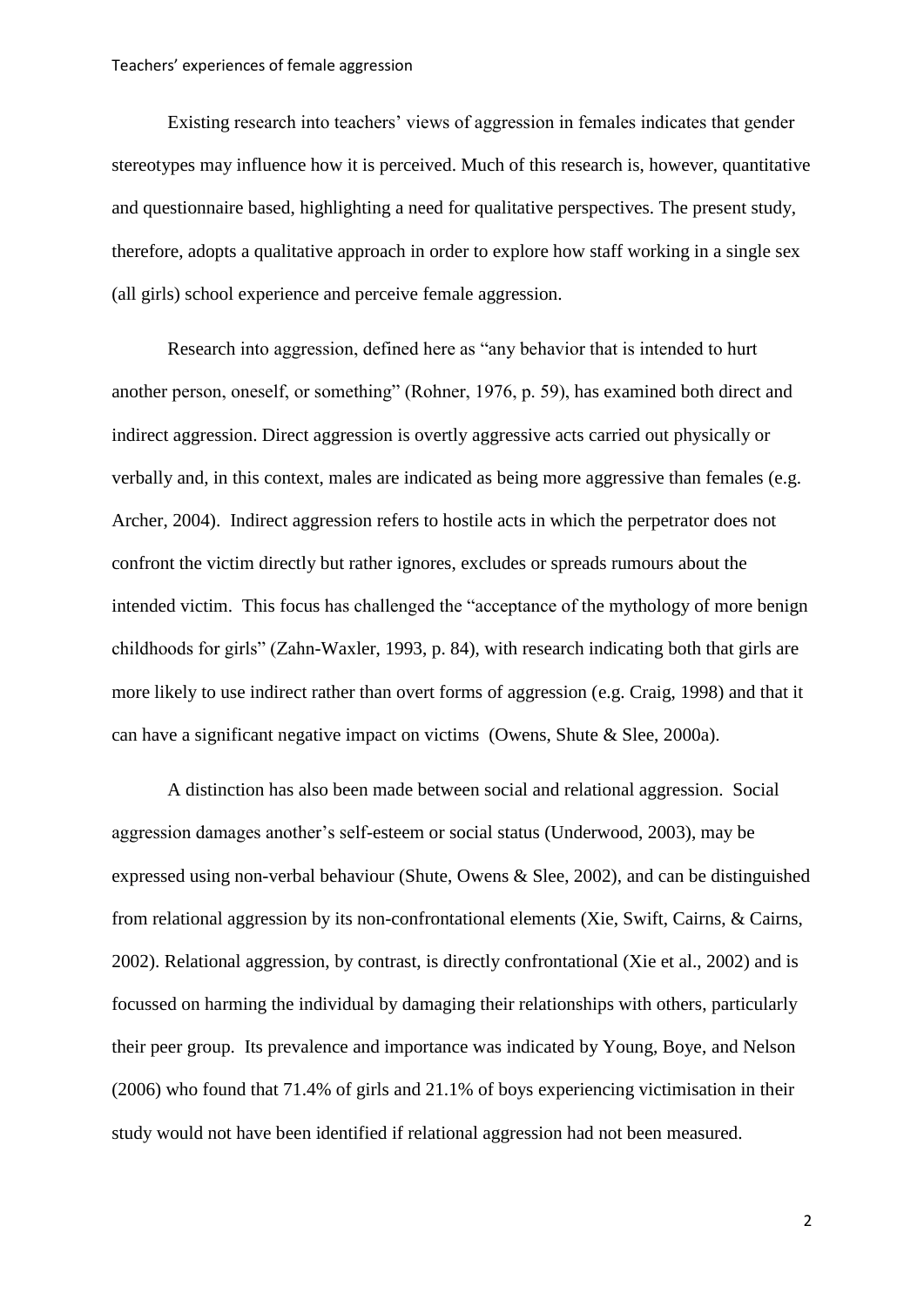Research indicates that this mode of aggression is predominantly used by girls (e.g. Moretti, Holland, & McKay, 2001), is the preferred mode for girls (Putallaz et al., 2007), and that this preference is observable by the time children reach pre-school (Ostrov & Keating, 2004). In addition, girls are indicated as being more likely than boys to be the victims of relational victimisation (Cullerton-Sen & Crick, 2005).

Research, however, is not conclusive with regards the gender difference relating to relational and social aggression. Some research has found that boys scored higher than girls in both overt and relational aggression (Tomada & Schneider, 1997) and that girls and boys did not differ in how much relational aggression they reported (Woods & Wolke, 2003). Paquette and Underwood (1999) similarly concluded that both genders reported equal frequencies of social aggression, however, reported that girls thought about it more and were more distressed by it than boys. Some of these differences across studies may be explained by the differing ages of the participants, but overall the research indicates that there may be gender differences in the way that relational and social aggression is expressed and experienced.

 Research into relational aggression in schools has highlighted a number of challenges. Firstly, teachers have been found to have difficulty identifying relational aggression (Young et al., 2006). Secondly, it is taken less seriously, subject to less intervention and results in less empathy for victims, compared with physical and verbal aggression, by both preservice (Bauman & Del Rio, 2006) and elementary school teachers (Yoon & Kerber, 2003). For example, Bauman and Del Rio (2006) examined the attitudes of preservice teachers and found that they would demonstrate the least empathy for incidences of relational bullying, would deem it as the least serious form of bullying and would be the least likely to intervene in a case of it. These results replicated those found by Yoon and Kerber (2003) in their survey of elementary teachers' attitudes and interventions with regards bullying. This survey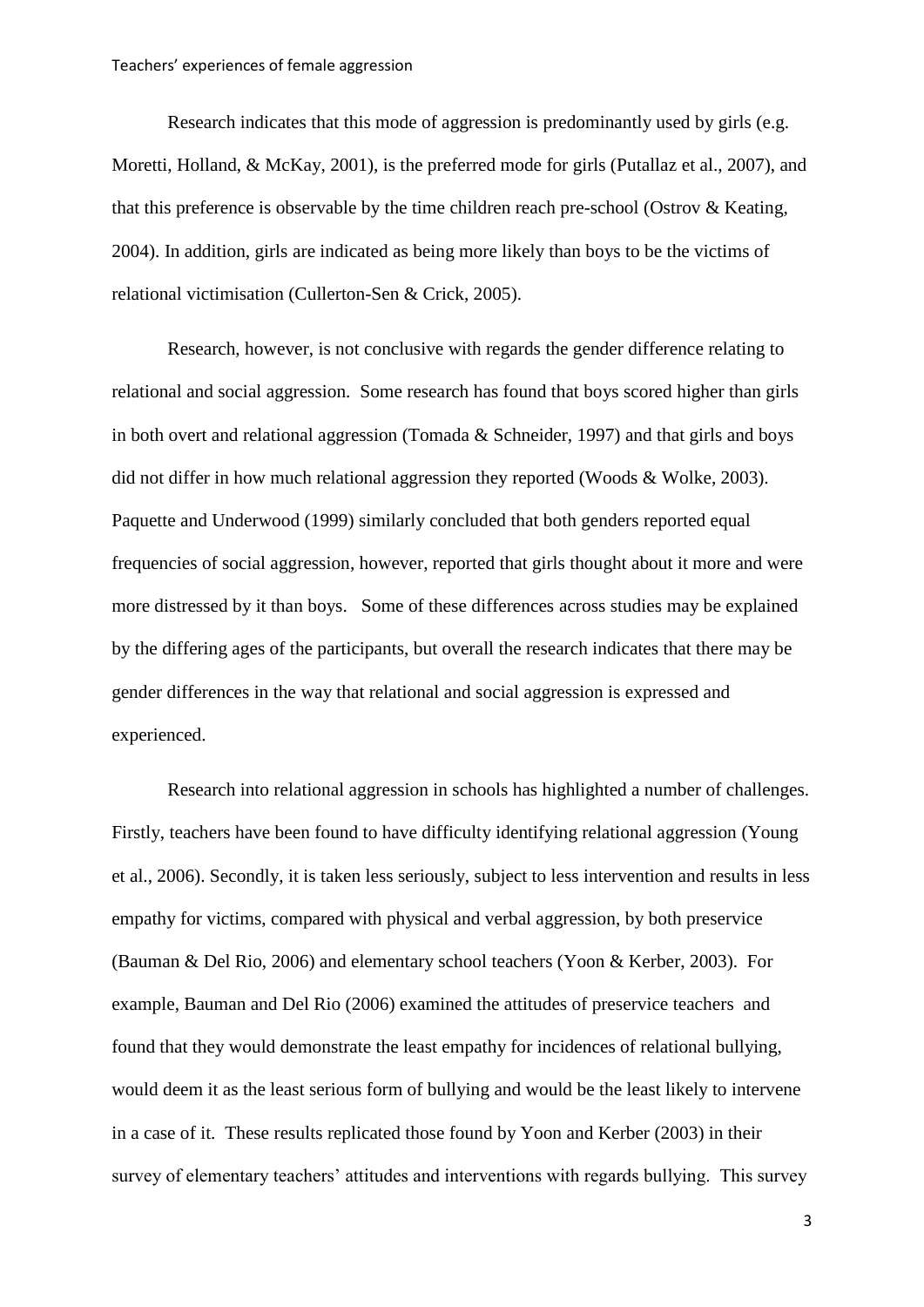found that, when dealing with cases of social exclusion, the teachers would be less sympathetic, less likely to get involved, and more likely to just talk to the perpetrator and show leniency in their dealings with them.

Thirdly, while good consistency has generally been found between teacher and peerreport ratings of aggression (e.g. Putallaz et al., 2007) there are indications that the gender of students may influence teachers' perceptions. For example, Lancelotta and Vaughan (1989) noted that teacher ratings of peer social status correlated more with those of boys than with those of girls. In the context of the research indicating that gender may influence teacher ratings, Underwood, Galen and Paquette (2001) have raised the question of whether teachers may also be influenced by stereotypes when reporting levels of relational aggression in girls. They note that even very young children appear to be influenced by gender stereotypes when rating and responding to aggression and that adults, as more 'conversant' in these stereotypes, may be even more influenced by them. As a result, they may report the types of aggression expected of each gender i.e. relational for females and overt for boys, rather than the actual types of aggression that are displayed.

This might offer one reason for the relative discrepancy in ratings. Such attitudes may also help explain the observation, arising out of several pieces of research, that students do not rate teacher intervention into aggression as effective (Owens, Shute & Slee, 2005; Shute et al., 2002).

 There has, however, only been limited research into how teachers view and respond to relational aggression in girls and much of this has been quantitative and questionnaire based (Owens et al. 2005). In one of the few qualitative studies to date, Owens and colleagues (2005) conducted focus groups with adolescent boys ( $n = 32$ ) and girls ( $n = 40$ ) as well as individual interviews with seven of their teachers to explore perceptions of aggression. While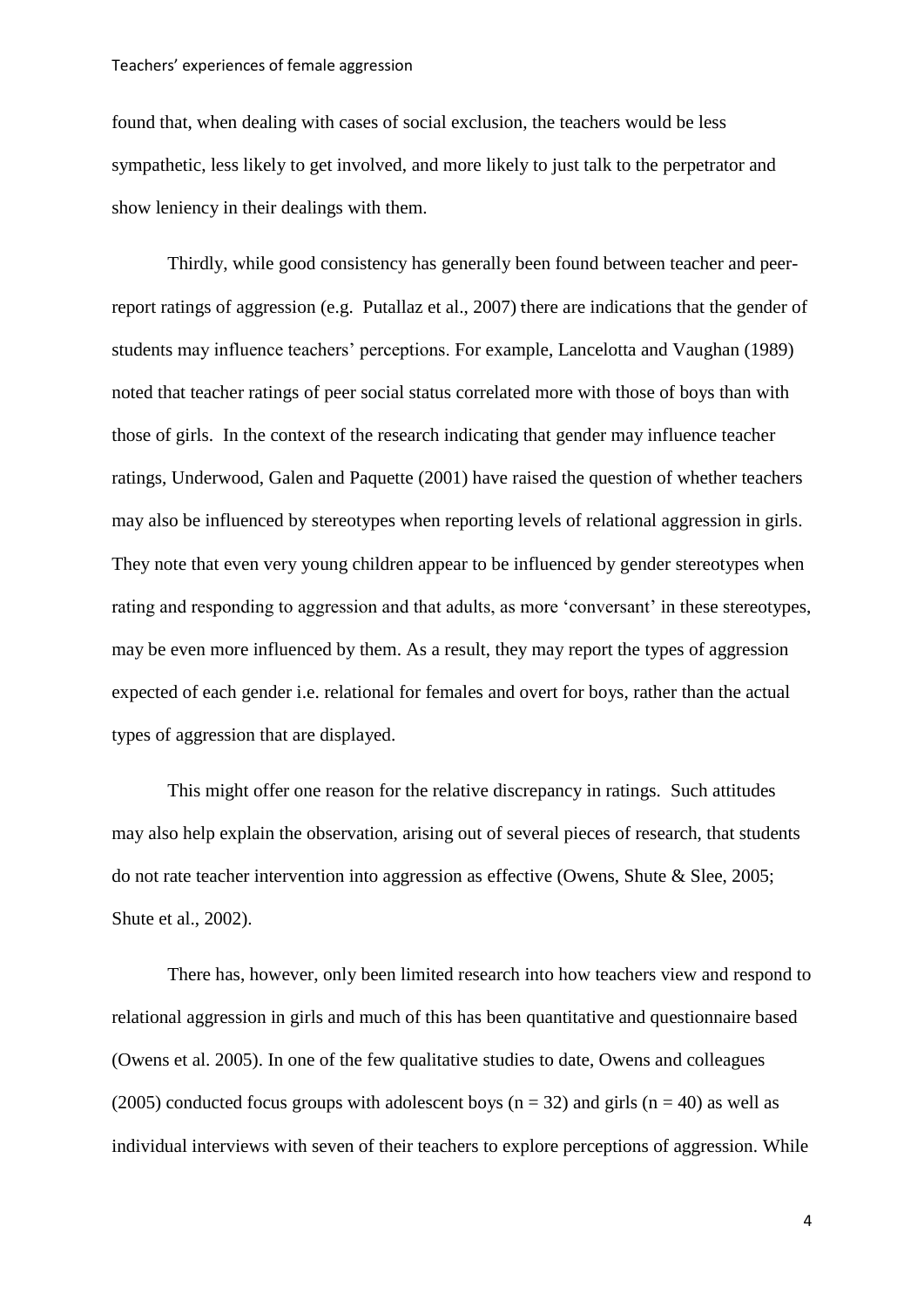there were some areas of agreement between the three groups e.g. in terms of the very negative impact of aggression on the victims and that the boys' aggression towards girls was often motivated by wishing to impress other boys or amuse themselves, there were also important differences. For example, the authors found that there were differences in the perception of the boys' verbal aggression towards the girls, with the boys viewing their behaviour as joking whereas the teachers and girls viewed it as verbally offensive and, at times, sexually harassing. This study highlights the importance of studying the perspectives of different groups in relation to aggression in order to begin to develop a comprehensive picture about the form, function and impact of aggression.

The research outlined above suggests that there may be gender differences in the ways that aggression is displayed, perceived, experienced and recorded and that these differences may be influenced, at least in part, by gender stereotypes. The research also highlights the need to obtain the perspectives of a range of people who experience aggression, such as teachers. There has, however, been a dearth of research exploring the lived experiences of teachers specifically in respect of female aggression. To address this gap in the literature, the present study adopts a qualitative approach in order to explore how staff, working in a single sex (all girls) school, experience and perceive female aggression.

# **Method**

Interpretative Phenomenological Analysis (IPA) is a phenomenological approach that is used to focus on the lived experiences of others, as accessed through their subjective reports and interpretation of these experiences (Reid, Flowers, & Larkin, 2005). IPA was chosen as the most appropriate form of qualitative analysis for the study for a number of reasons. It authenticated the first author's involved role as an educationalist by validating the "central role for the analyst" and the "active role of the researcher" (Pringle, Drummond,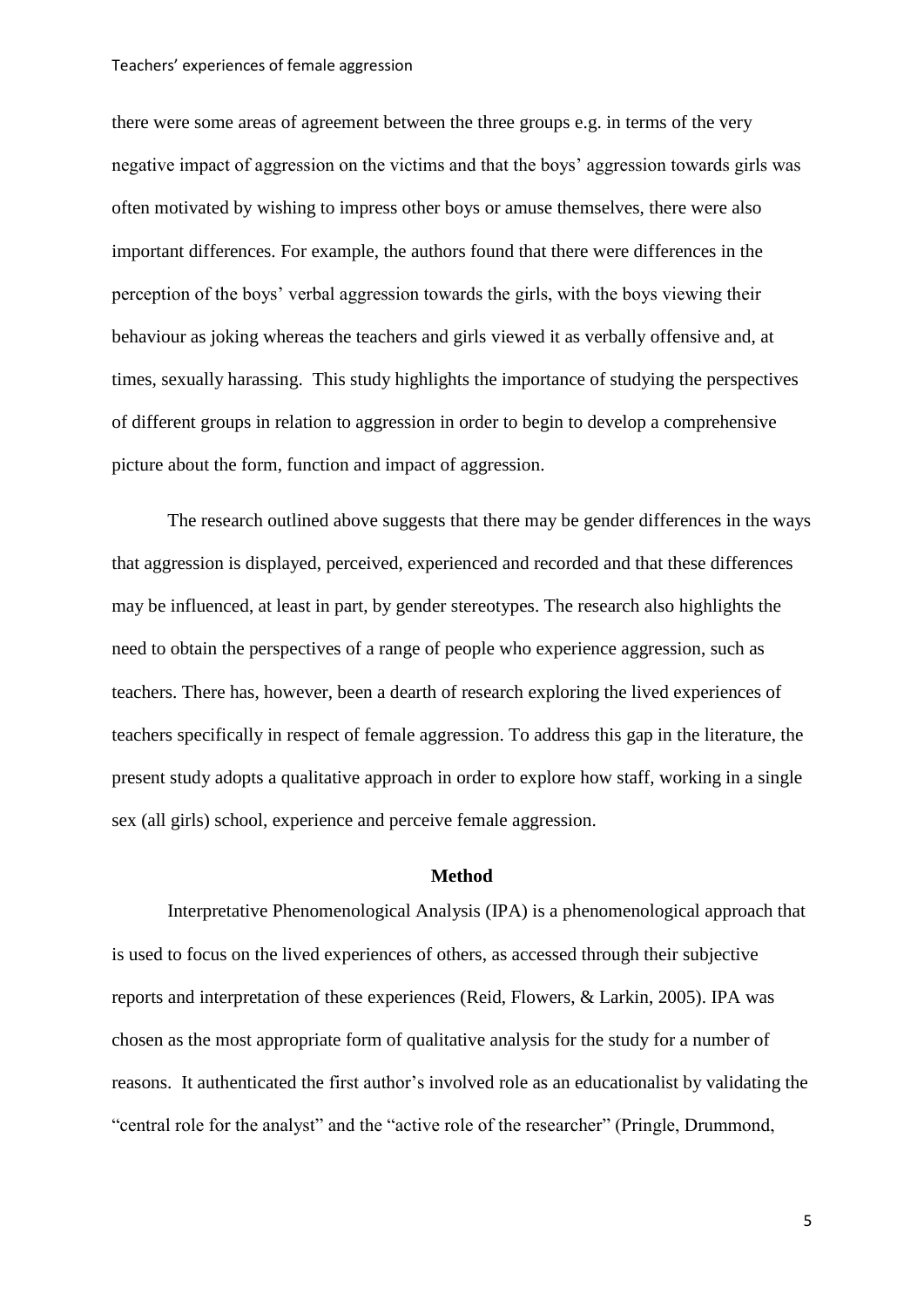McAfferty, & Hendry, 2011, p.20); and provided a way to do justice to the lived experiences of the individual participating professionals (Pringle et al., 2011)

# **Ethics**

The study received ethical approval from the authors' educational establishment

# **Recruitment**

Participants were recruited from an inner-city school in the north-east of England. The school was single-sex (all girls) and the students were aged from 11 to 18. Any individual who was employed as a member of teaching staff at the school was eligible to participate. Potential participants were initially given an explanatory briefing about the study. This was followed by a recruitment e-mail to which participant information, consent form, and brief demographic questionnaire were attached. A total of 23 offers to participate were received and seven participants were initially selected in chronological order of their offer, as this was considered to be likely to be sufficient to uncover the key themes within the time constraints of the study. All interested persons were informed of this process.

#### **Participants**

A sample of 7 participants (6 females, 1 male) took part in order to study the predefined area of interest i.e. the views of teachers working at a single sex (all girls) school about female aggression. All participants met the criteria of being teaching staff in a single sex (all girls) school. One participant identified as being 25 years of age or under, five as being in the 26-40 bracket and one as being over 56; one participant had been at the school between 1 and 2 years, one between 3 and 4 years and five had taught at the school for 5 or more years. Of the seven participants, six had previous experience of teaching in a mixed gender school.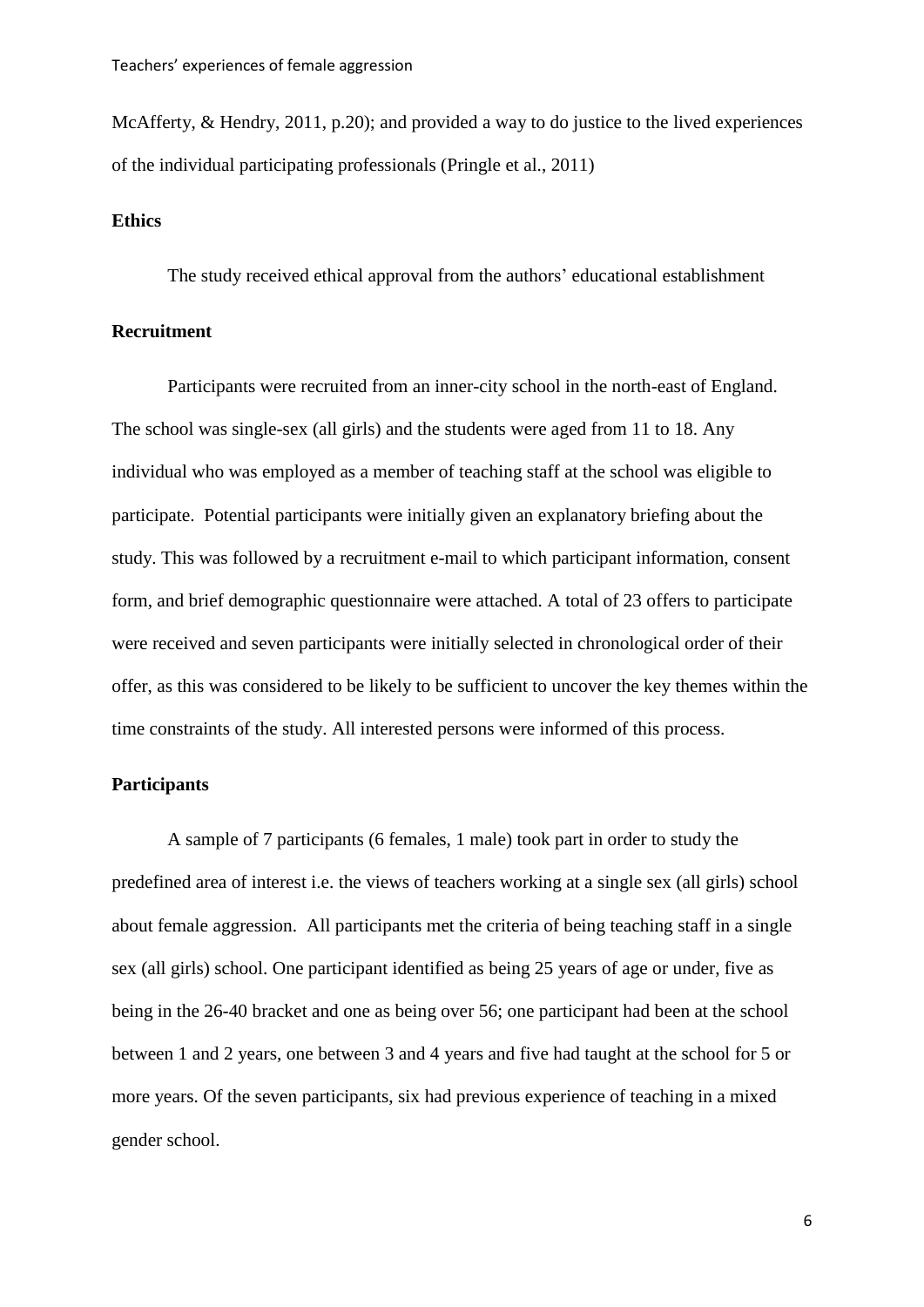# **Data collection and analysis**

Semi-structured interviews were conducted by the first author using a pre-prepared interview schedule (see Table 1) to help ensure that the questions remained relevant to the aim of the study, but allowed scope for exploration and were neutral rather than leading (Smith, 1995). Interviews took place at the participating school at a time convenient to the participant and took an average of 40 minutes. All interviews were recorded and subsequently transcribed verbatim. Participant quotes are identified by a number to protect anonymity.

Data analysis was carried out by the first author. The data analysis process was carried out following the guidelines of Smith and Osborne (2008). The first transcript was read and re-read before being annotated with notes, observation, summaries or interpretations. Emergent themes were then identified. Connections between these emergent themes were then sought resulting in the clustering of themes and the identification of superordinate themes. Only when this transcript was felt to be exhausted did the researcher move onto the next transcript and the same process was repeated. Particular care was taken to validate newly arising convergent and divergent themes. When each transcript had been analysed the superordinate themes were then examined in order to produce the 'master' themes which were felt to be representative of all of the interview material. To help ensure study rigour, the process and the emergent themes were discussed with the second author on an ongoing basis; reference back to the IPA quality evaluation guide provided by Smith (2011) was made regularly; the first author kept a reflexive diary and credibility feedback was obtained from the participants.

#### **Results**

All participants identified that teenage girls could be aggressive and referred to witnessing behaviour reflecting a "spectrum of aggression" (P2). This included indirect, overt and relational aggression. Three thematic lenses were identified: physicality, control,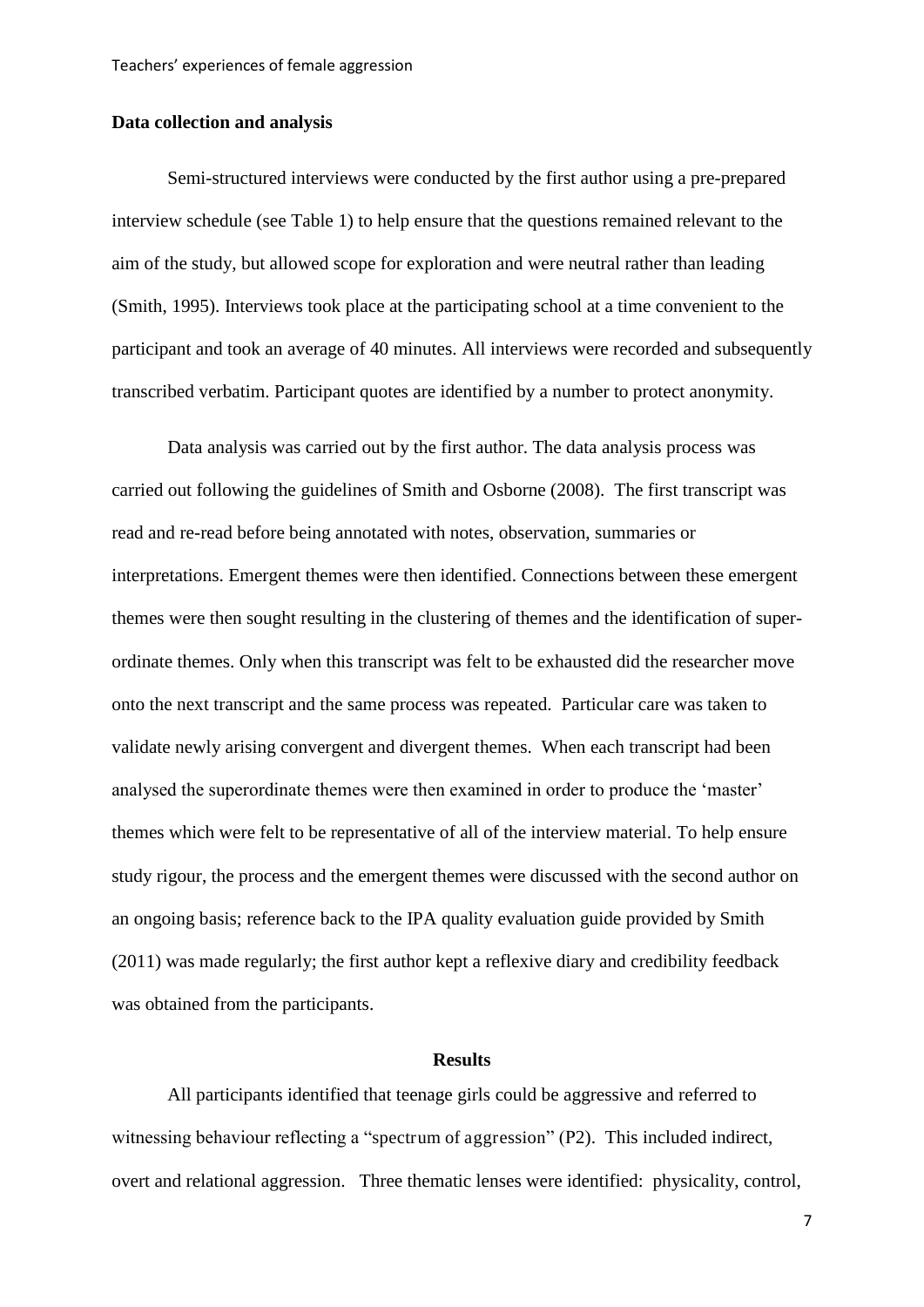and community, which were united by the supra-ordinate theme of "the language of female aggression." The latter refers to the fact that female aggression was commonly understood with reference to male aggression, rather than in its own terms.

# **Physicality: Aggression as requiring physical manifestation or repression.**

The majority of participants referred to the physicality of female student aggression; "*it's so much that it affects their breathing…it's a very physical emotion*" (P3), particularly when linked to anger: "you could see it physically rising in her and her chest would go red and her neck would go red and then, the ultimate anger was her face was red it was like a nogo area" (P2). Other physical manifestations of aggression were recorded as "huffing and puffing"; "storming off, slamming doors"; "pushing whatever there is out of the way"; '…and then there are tears. I think we get lots of tears." (P4). These physical manifestations, in particular crying, were explained in terms of frustration; "their response is a physical *reaction of 'I don't like this' and 'I don't know how to contain what my body is wanting to*  do" (P4).

Whilst the teachers described the physical manifestations of aggression in girls, they also described them experiencing a gender-related tension with regards the acceptability of an overt exhibition of aggression directed towards another person: "*I think there's lots of anger*  erm in *girls and sometimes I think, because they're girls and they think well, if boys were angry they'd have a fight but they just get angry and it builds up…"* (P2). Explicitly or implicitly participants made reference to gender stereotypes surrounding the physicality of aggressive behaviour: "some girls, who are very like boys, [who] will actually take on the *role of the boy…they're just like 'Yeah, come on then, I'll have a fight'*" (P5). Overt displays of aggression were understood by the majority of participants as being a more "*'boyish type of aggression'*" (P3) carried out "to some extent by the *'*boys*'* in school" (P5). Physical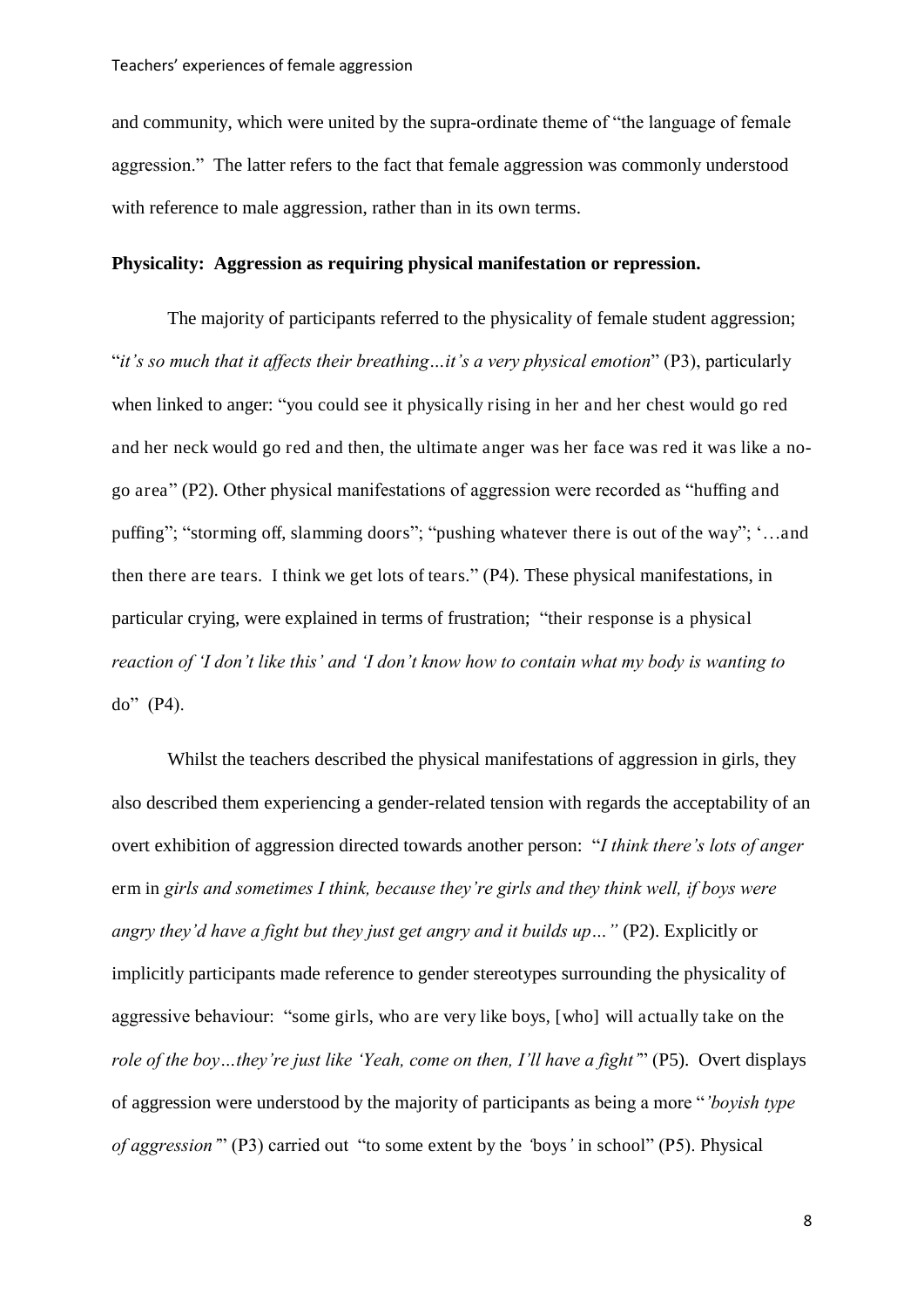aggression was also viewed as representing a loss of control: "rash, kind of 0-*60, 'I've reached boiling point' without even* processing it" (P3); with girls being seen as having to struggle hard not to hurt someone else: "*You can see that restraint when they're struggling…because sometimes they wanna do it to somebody else but then they take it out on*  throwing a book or a blazer or hitting a door." (P3).

 A clear gender distinction was, therefore, apparent or implicit in most responses, with physical aggression being viewed as more of a male than a female response. A tension for most participants existed in that the meaning of physical aggression was also viewed differently for girls and boys. In relation to boys: "*I don't like seeing them fighting but sometimes a fight, it's over and done with*" (P1). In relation to girls, one participant recounted a situation of one girl walking past another on the way to a lesson and punching her. When challenged both girls had reasoned "they were friends, they were just messing on" saying "*'it was just a punch'*" (P2). The participant noted "that was a characteristic that I would expect to see from a boy but that was very surprising for me" (P2). The implicit sense of gender differences was further referred to when one participant noted that they thought a female member of staff would be more likely to witness a fight and think "*'Woah, what i*s this?" whereas a male member of staff may witness it and "just see a fight" (P5). This suggests that males and females are viewed as both expressing and interpreting physical aggression in different ways. Aggression, therefore, becomes a potent way for an adolescent girl to reflect her identification, or lack of, with her own gender.

 While male physical expression was seen to some extent as normal and reflecting a way of releasing tension, the teachers identified a number of potential factors that might influence whether girls expressed physical aggression or not. These explanations centred around alternative ways for the girls to reduce tension and deal with conflict, particularly for those who were less able to express themselves verbally: "they were very physical. And I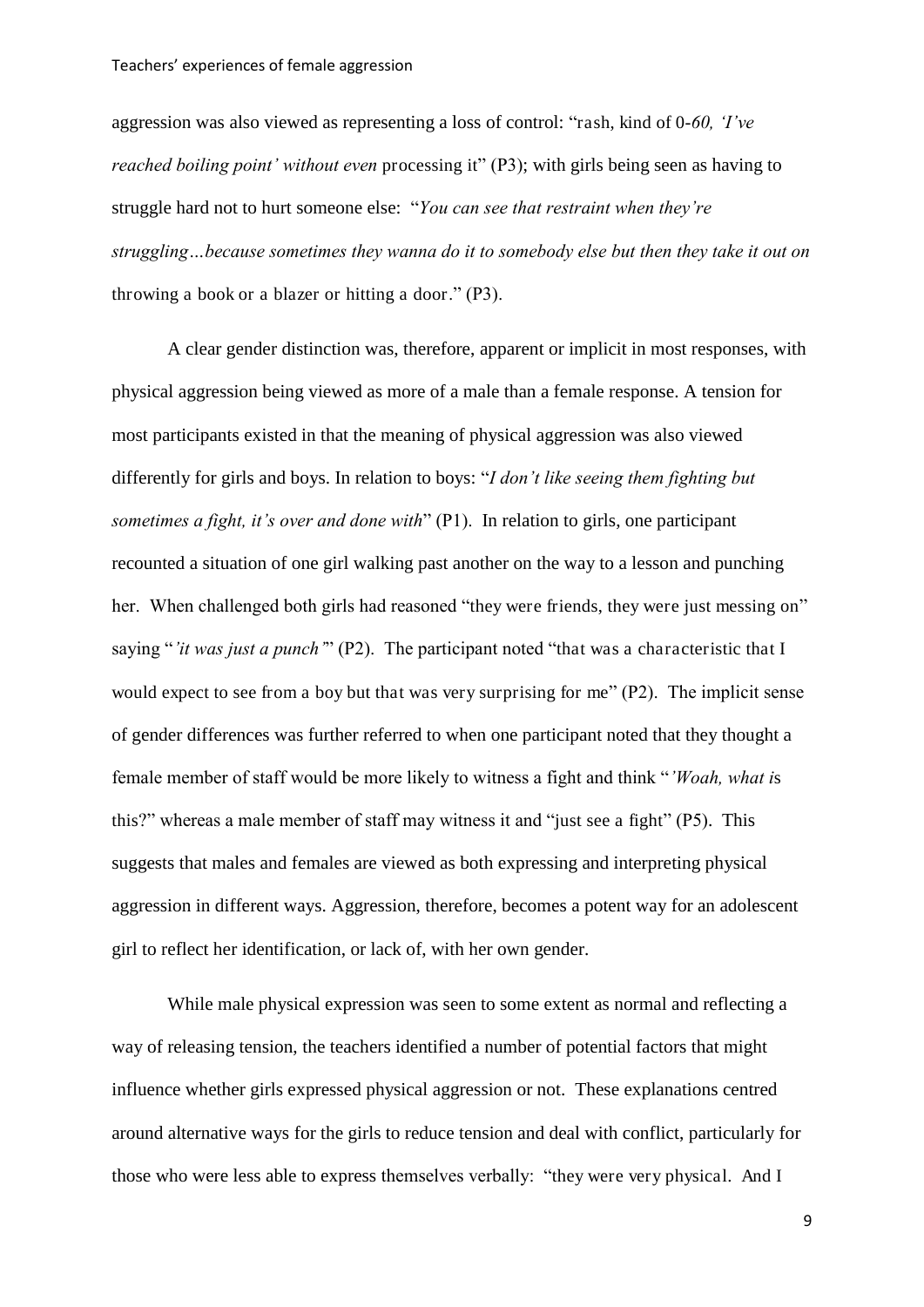*think that was linked to their intellectual capacity… [They were] not very bright so they didn't articulate their aggression*" (P1). Aggression was also seen to result from the limited opportunities for physical play as girls became older: "*at Primary…you had this creativity*  and you got to run wild" (P3) and sport: "the girls who need it most *don't get it" (*P6).Thus, it was viewed by the participants as unusual and 'male' for females to express physical aggression and the teachers felt that they had to look beyond the explanations provided for male physical aggression and rationalise female physical aggression in different ways.

#### **Control: Aggression as the presence and absence of control.**

As noted above, physical manifestations of aggression were perceived as demonstrating a lack of control on the part of the individual whereas, relational aggression was described in terms indicative of the aggressor being in control of her actions. Control could be manifested in the briefest of interactions with as little as "the odd word" or "the hackie look" [a local term used to refer to a look that conveys dislike] (P1). The "hackie look" featured in all participants' responses as "being used in a way to make someone else feel uncomfortable" (P2). Control was also described as the ability to "make someone feel bad by saying something about them or giggling at them" (P6) or "pushing someone out of a group without the rest of the audience knowing" (P5). The more indirect nature of this relational aggression was also frequently referenced: *"…so it's not directed directly at the person erm there's a lot of behind people's backs that goes on …or they don't say exactly*  what they mean but they imply something (P7), or *"[they] will do it, kind of more slyly and* more underhand and will do it on a one to one situation( P5). Here the control of the aggressor was seen as existing powerfully in the ambiguous and less visible nature of the aggression, because the teachers felt less able to observe it, label it unequivocally as aggression and, therefore, intervene effectively: "*they're quite clever at passing [the*  comments] under the radar" (P1) or because, "*there's not corroborating evidence from other*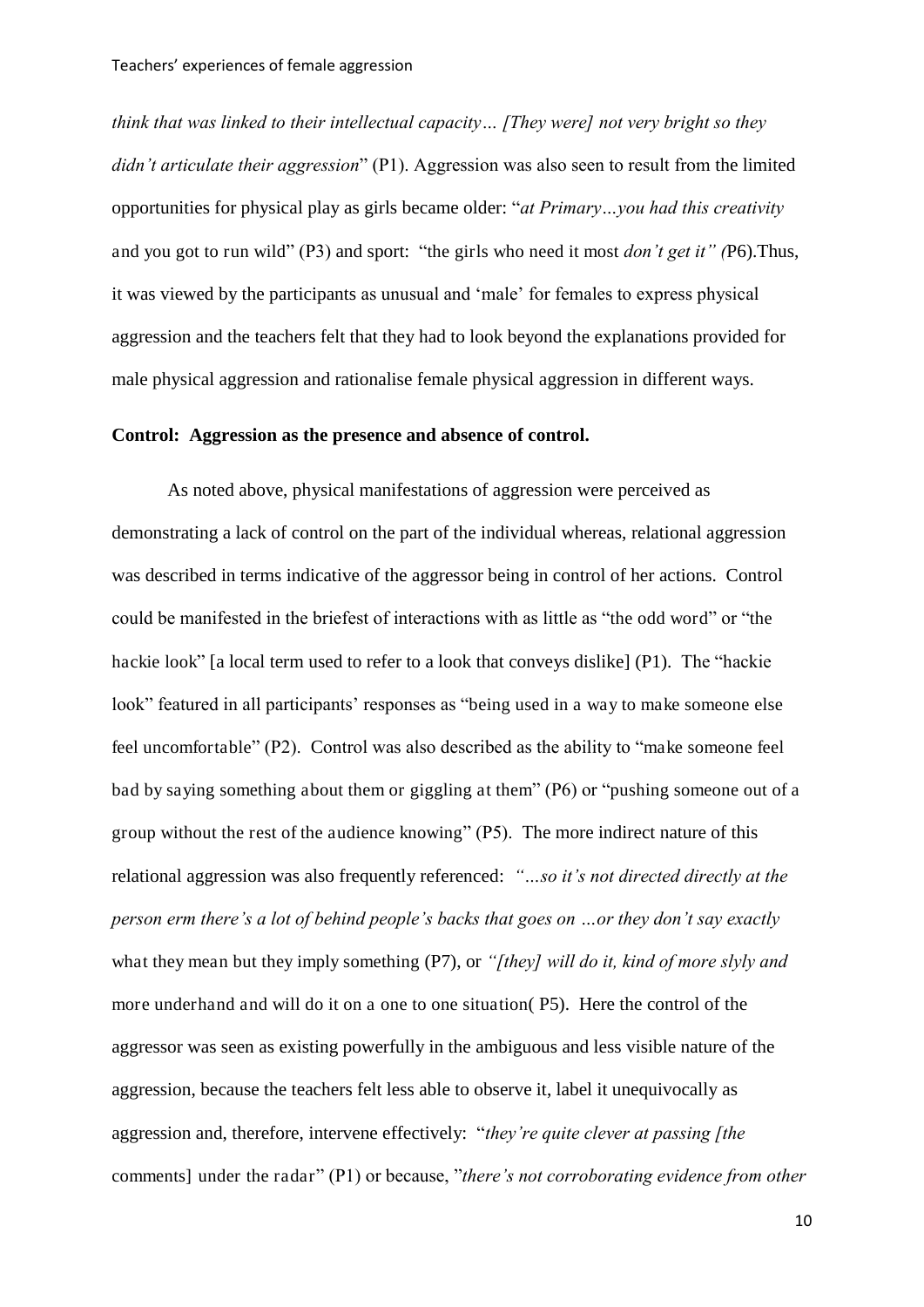witnesses" (P5). There was also a recognition by the teachers that they had difficulty labelling this form of behaviour as aggressive, even when it occurred in their own interactions with students: "*we maybe don't give it the recognition of it being aggression we just say 'oh, they're being naughty' or 'they're being rude'*" (P4). This sense that "*they're not outlandishly being aggressive enough to warrant a consequence…but that gives* them something in return" (P3) would suggest students achieve their aim of control and that this may re-inforce their behaviour.

The teachers' experiences of controlled, indirect, and social aggression were described using negative language, which appeared to reflect their frustration at being unable to deal with it easily. The behaviour was described as, "more slyly [carried out] and more underhand" (P5) as well as "bitchy" (P6). The aggression was also described in terms of a game, with the students: "pushing every single boundary, I think in an attempt to goad [the member of staff]" (P4), with the recognition that if the member of staff responded by shouting, the students would report, "*'she's gan aka*'" [a local phrase used to indicate an extreme reaction or response to a situation by a teacher usually identifiable by excessive shouting] then "*…they've [the students]* won" (P4). This contrasted sharply with the more neutral descriptive, even legitimising terms, used to describe overt aggression. One explanation for this may be that overt aggression was understood to be the result of an escalated situation in which the student reacted and lost control rather than initiated intentioned action.

# **Community: Aggression as belonging.**

In this sub theme, the teachers identified a range of communities to which the students belonged and the differing norms relating to aggression within these communities. In this context, aggression was seen as a means of the individual expressing belonging to a particular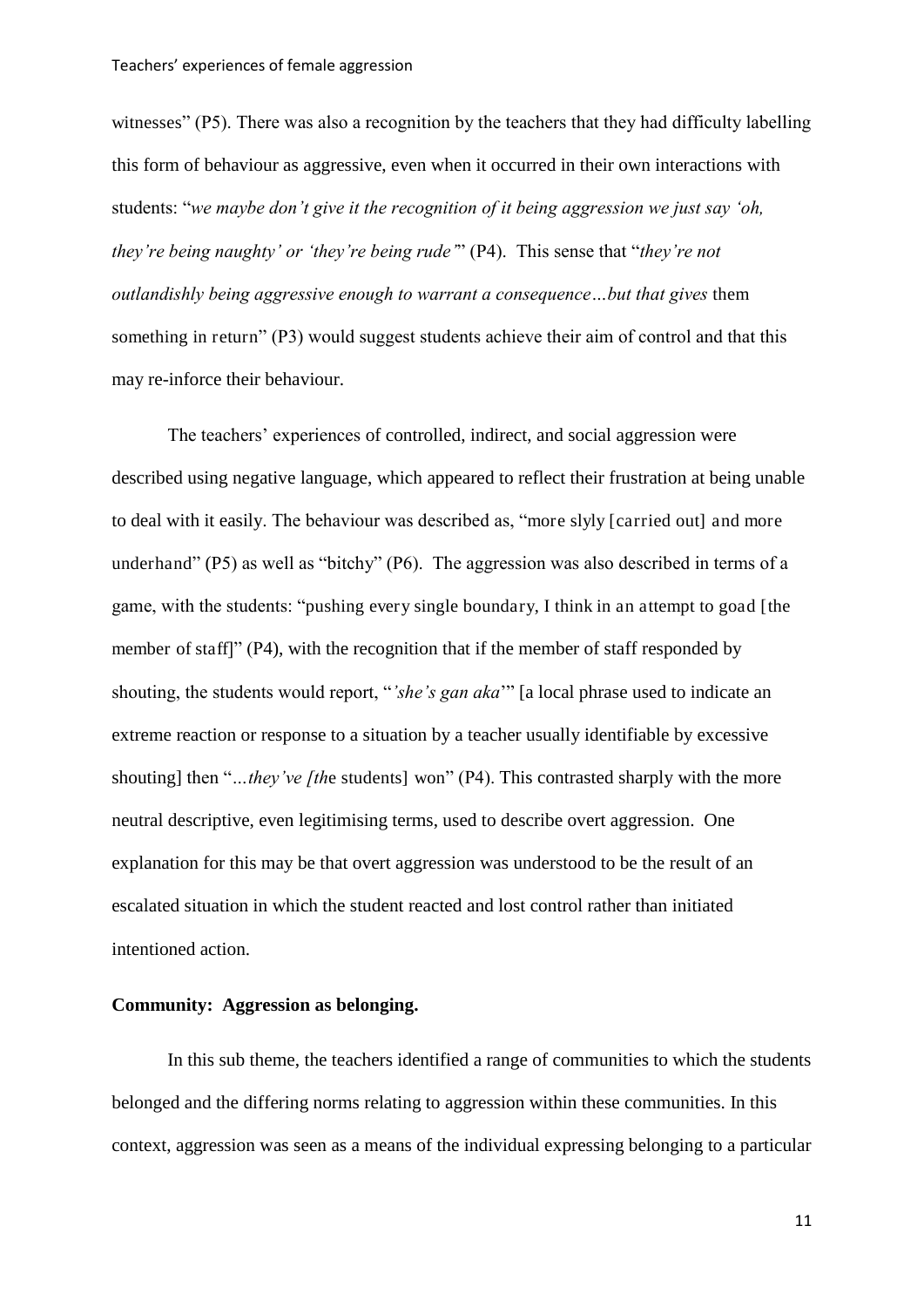community, including on-line communities. There was a recognition that the teachers were potentially out of step with the norms, both in relation to the norms of social media: "I think *we're running behind them*" (P1) and wider societal norms: "*Or maybe mine's wrong. Like, maybe mine goes against, or maybe school's goes against what the general consensus about what acceptable behaviour is and we're now the exception*." (P4)

Many participants noted the complex interaction between aggression and community, noting that students whom they considered at risk or vulnerable with regards to expressing physical aggression in the classroom setting were successfully involved in Cadets programmes. These are programmes in the UK which are sponsored and supported by the Ministry of Defence. These groups meet at least weekly and provide opportunities for young people to take part in activities that challenge them to be more independent, confident and able to step up to any challenge: "sometimes you just think, how do you get through cadets *and the structure. You can't do it in school. And that interests me, how can they be so*  controlled in cadets?...if you look at the students who do cadets they are often the ones who can fire up. There are a lot of t*hem who don't always control their behaviour in school*." (P7)

By choosing to belong to cadets, students demonstrated that they could modify or control their behaviour. Some of the comments made by participants suggested that without that sense of belonging, the stakes were not high enough to encourage control or modification and instead their aggressive behaviour became synonymous with their identity at school: *"[they]…'always kick off' or 'they always slam the door'…and that's their identity…and without that maybe they wouldn't feel like they have a place in school*." (P7).

While some participants viewed the role of the school as being to: "teach them [the students] another way of life" (P1), other participants could see their students' behaviour as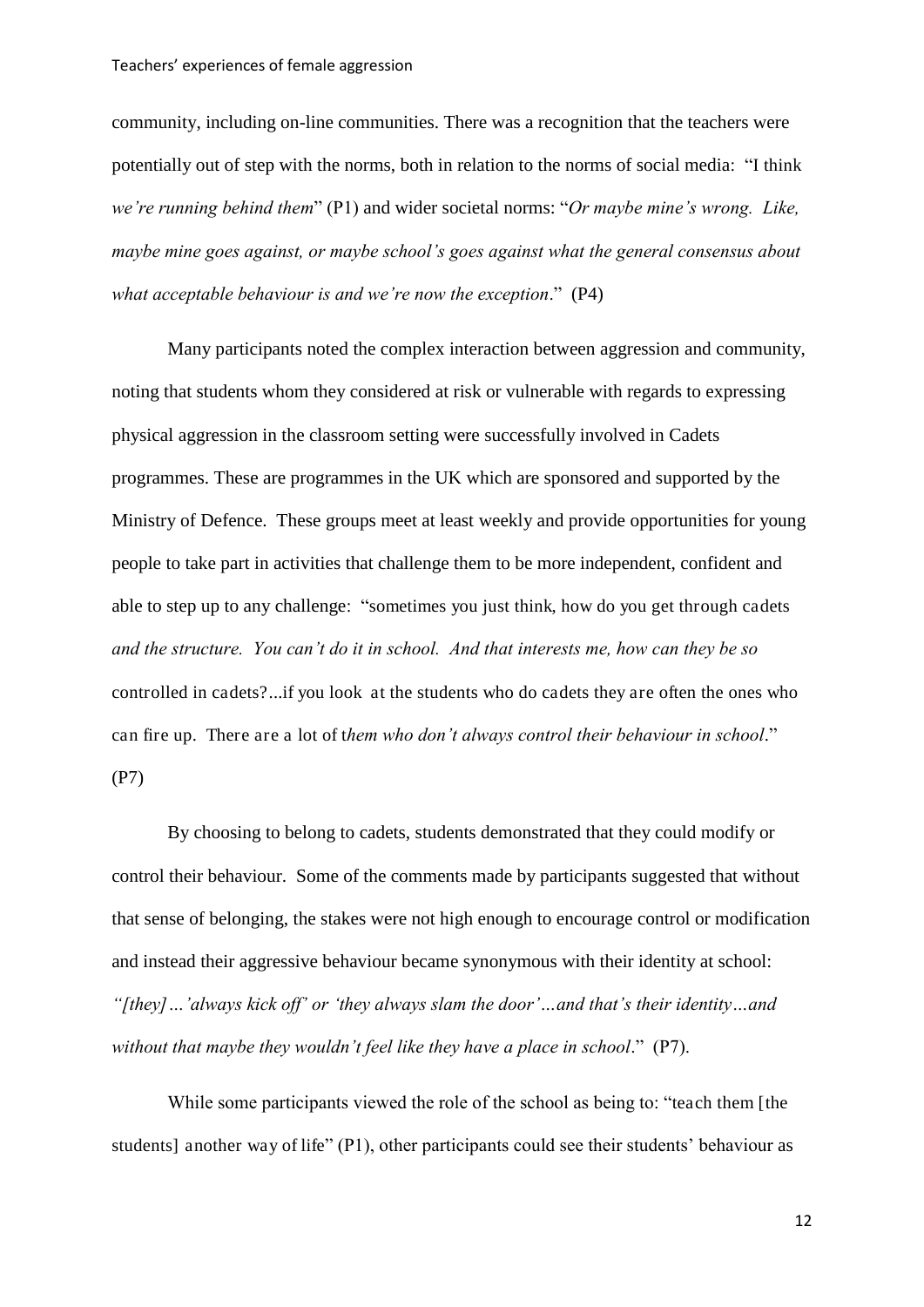being consistent with that of adult females out with the school setting when dealing with confrontation: "I think even adults, females, would prefer to just put it in an e-mail so they *don't have to have face*-to-face" (P7) and further, that teachers had the potential to model inappropriate aggressive behaviours in school: "you can cane them [students] verbally. A teacher can be really, really cruel" (P1) or "*you do wonder how many times you've been*  unwittingly huffy with them or grumpy with them or a bit passive aggressive" (P4).

There was also a recognition that gender influenced the way that female behaviour was perceived in all communities, irrespective of the specific social norms relating to aggression: "*it's that thing about…like if you're an assertive woman you're bossy.. if you're an assertive male you're assertive"* (P04). This was reflected in the discomfort of some participants of supporting their female students to be assertive: "I think we probably err on the end of encouraging them not to be assertive, to sort of work collaboratively and to not have a pecking order" (P2) and "assertiveness is fine at the right time, at the right place, and in the right way" (P7). Others, however, emphasised the importance of assertiveness: "a*ssertive to me is all about confidence and about…loving themselves and who they are and*  going out into the world being free to express their views and stuff" (P5) and similarly, "*assertive enough to know when enough's enough and kind of speak up*" (P3), that sense of "knowing where your boundaries are, knowing where your parameters are for who you are *and how you're happy to act be treated*" (P3).

# **Discussion**

This study identified three lenses through which staff perceived adolescent teenage aggression: physicality, control, and belonging, which, when examined in the context of preexisting research, confirms a need for a new language of female aggression.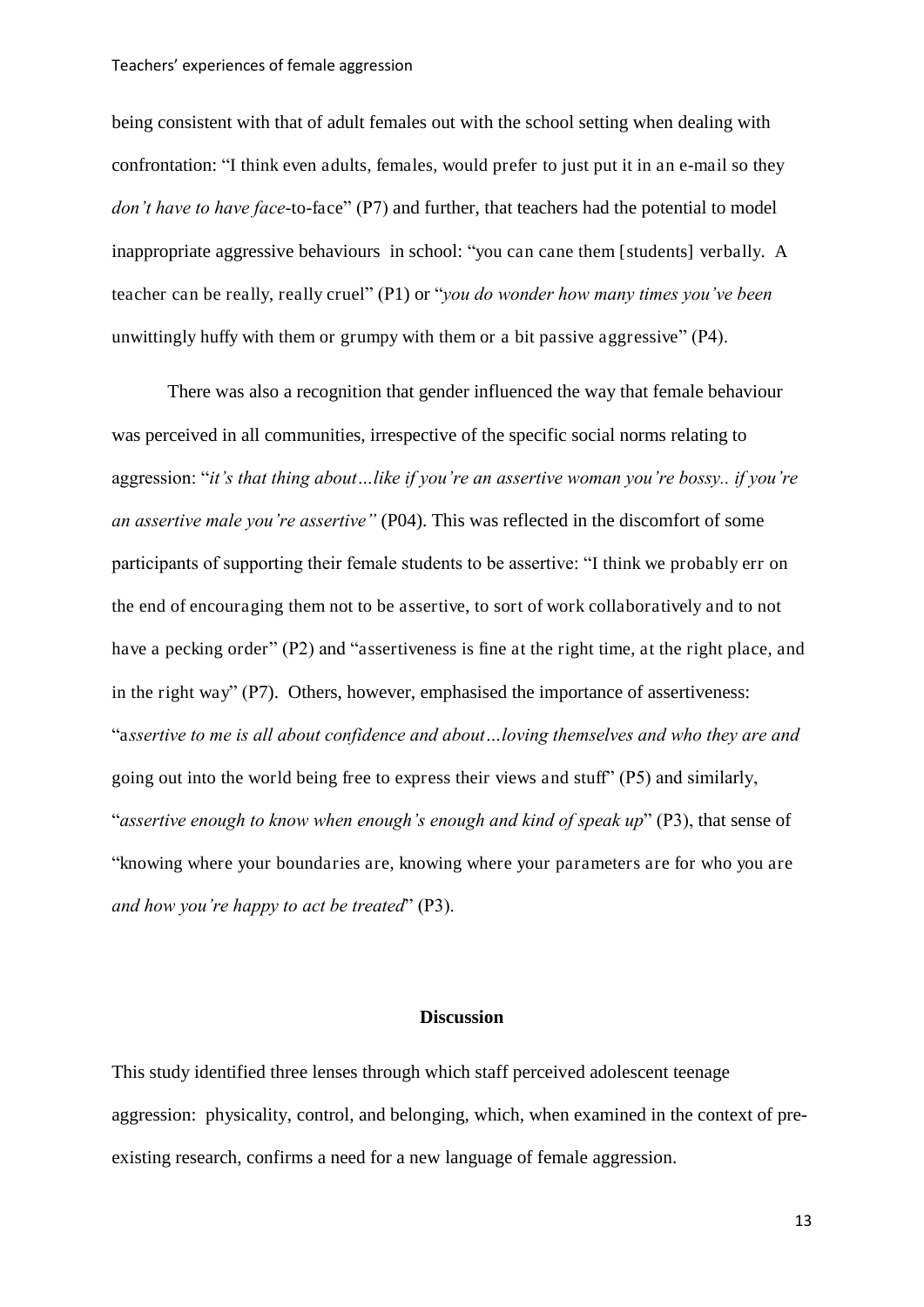# **Physicality and the language of aggression**

The first theme identified in the study, physicality, indicated that female physical aggression is understood with reference to male aggression, rather than in its own terms. This gendered view of aggression is consistent with research that indicates that gender plays a role in both social representations of aggression and social roles. In relation to the first, males have been found to hold a more instrumental or functional representation of aggression where it is viewed as a means of exerting interpersonal control. By contrast, females tend to have an expressive representation of aggression i.e. as reflecting a failure to control anger (see Campbell & Muncer, 1994 for an overview). In relation to social roles, research suggests that displays of aggression, particularly physical aggression by men is both part of their cultural script and serves the function of stabilising their gender identity when it is threatened (Bosson, Vandello, Burnaford, Weaver, & Arzu Wasti, 2009). Thus, social representations of aggression in females are different to those of males and are reflected in a range of ways, including emotional reactions to, attitudes towards and causal explanations for female versus male aggression (Campbell, Muncer, Guy & Banim, 1996). This was evidenced by the participants, who viewed physical aggression as more typically male, more acceptable in males and as serving a different function in females as compared with males.

In the context of this previous research, it is perhaps unsurprising that, in the present study, physically aggressive girls were seen as being like boys; lacking in the ability to express emotions verbally and to effectively regulate their emotions. To monitor, evaluate and modify one's emotional world requires self-comprehension. This self-understanding can then be articulated to others but it relies on having a suitable linguistic framework from which to comprehend in the first place given that "the language we use to describe our experiences is crucial to our understanding of that experience" (Artz, 1998, p.103). The correspondence between effective emotional regulation and positive social-psychological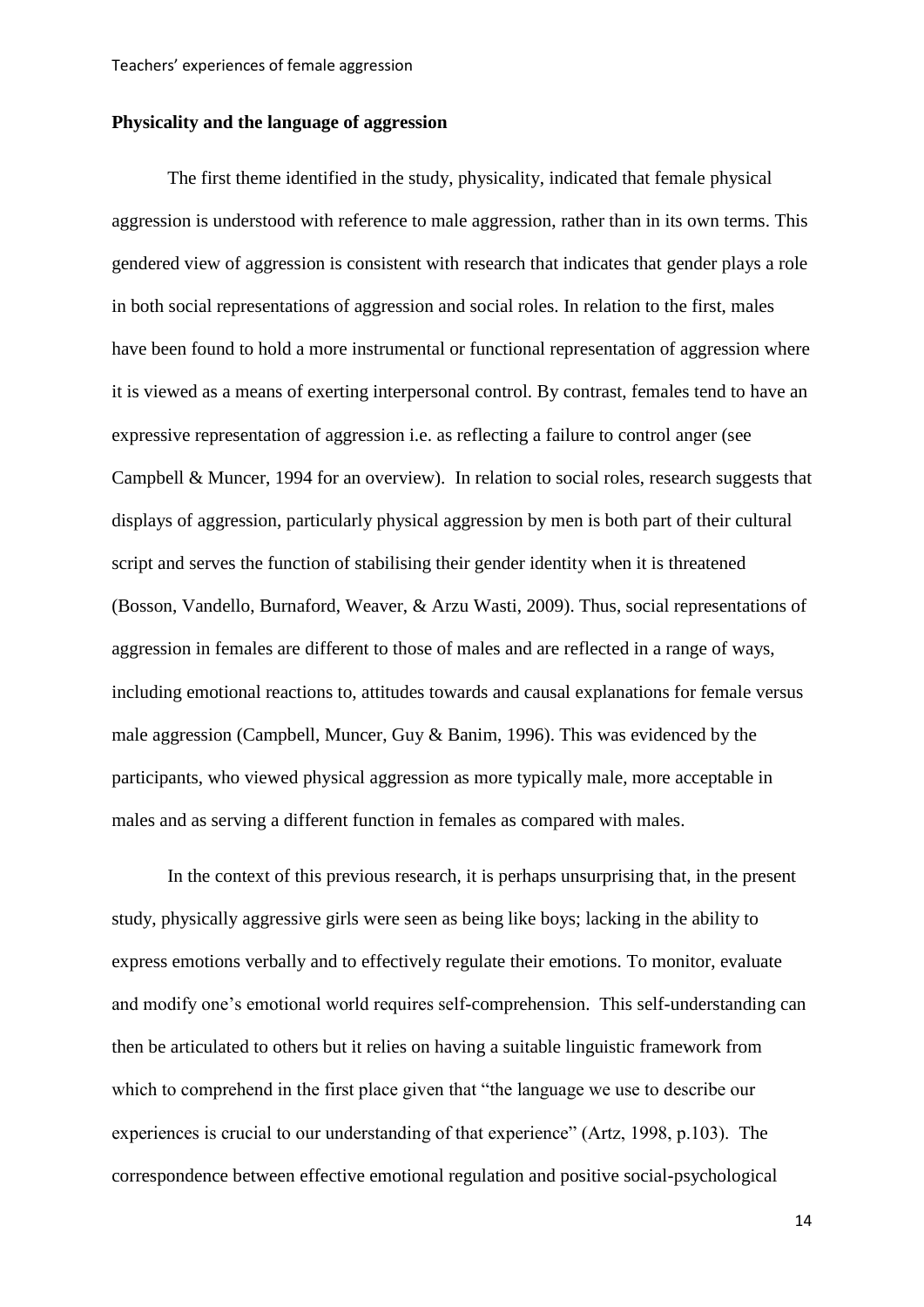adjustment are well-documented (e.g. Schultz, Izard, & Bear, 2004), with some evidence to indicate that lower emotional regulation in girls is predictive of later aggression (Bowie, 2010). In turn, aggression that is perceived as being gender atypical, e.g. physical aggression in girls, has been linked to greater maladjustment (Crick, 1997), depression and lower selfesteem (Prinstein, Boergers, & Vernberg, 2001), and lower peer acceptance (Ostrov & Keating, 2004). Some research has, however, found that atypical behaviour risk existed for boys but not for the girls (Crick, Ostrov, &Werner, 2006).

One requirement for the constructive expression of emotion is the existence of a suitable linguistic framework (Artz, 1998). As Crothers, Field and Kolbert (2005, p.351) note: "traditional gender role stereotyping has created a narrow range of behaviour options that allow young women to be angry." As long as there is a reliance on the language of male aggression to explain female physical aggression, girls and women may lack a language that is fully congruent with their experiences. This, in turn, makes it more difficult to fully understand the relative influence of different factors on the relationship between what is perceived as gender atypical aggression and negative social outcomes.

# **Aggression as a means for control**

 The second theme identified in the study, control, suggested that the participants experienced the students as displaying relational aggression as a more controlled form of aggression. While relational aggression may be seen as more gender typical for females (Xie et al., 2002), research indicates that girls who engage in relational aggressive are also at risk of a range of negative outcomes including: depression, loneliness, anxiety, and rejection (e.g. Bowie, 2010; Schultz et al., 2004); social avoidance (Paquette & Underwood, 1999); borderline personality and bulimia (Moretti, Holland, & McKay, 2001). The fact that victims of aggression have been found to use relational aggression as a means of self-defence (Crick,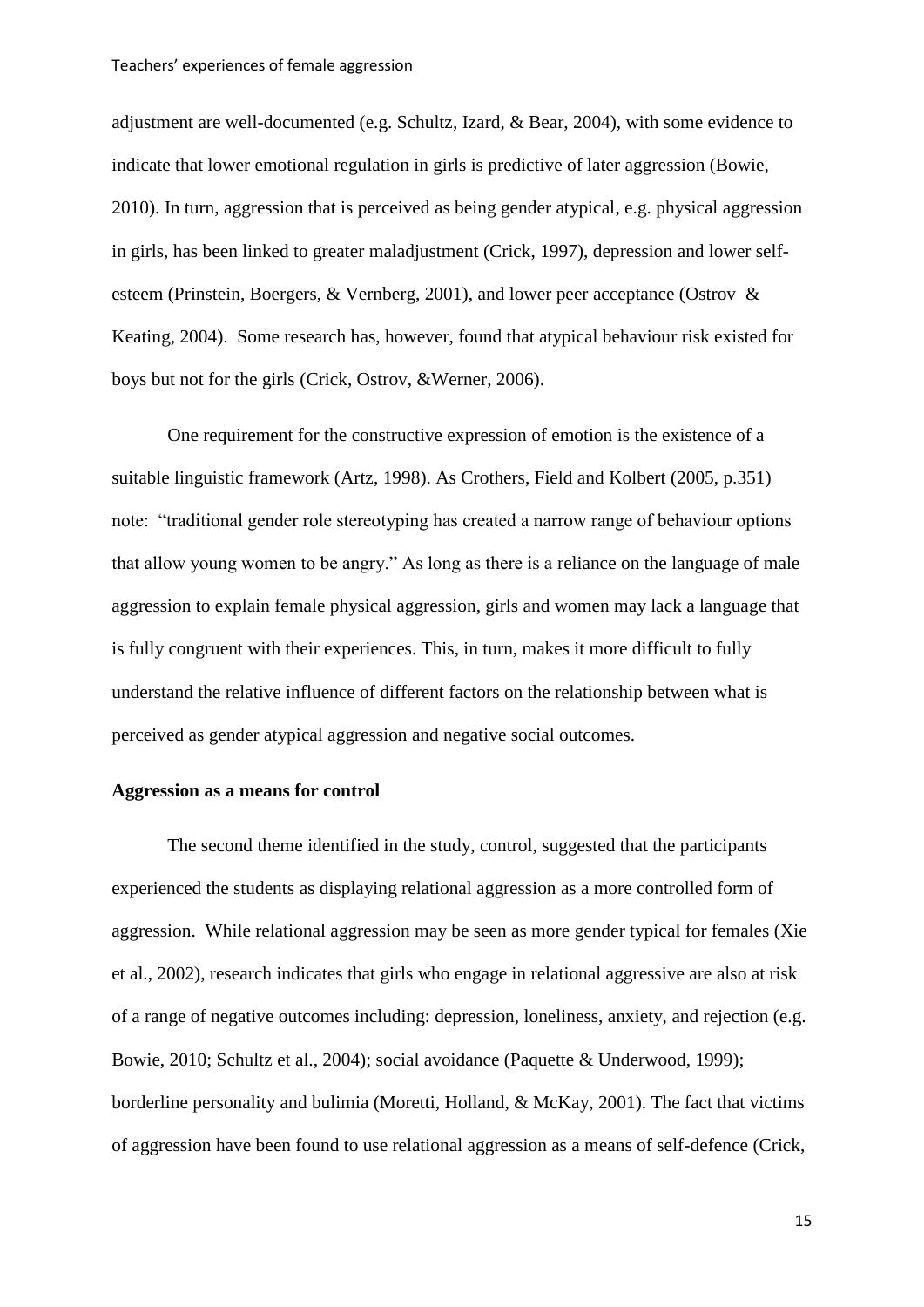1995; Craig, 1998), further suggests a need to redefine the language of female aggression to acknowledge the blurring between "aggressor" and "victim" (Molidor, 1996).

The participants in the present study acknowledged a difficulty in intervening with relational aggression, partly because of its more hidden nature and perceived lack of seriousness when compared with physical aggression. This is consistent with research by Hurd and Gettinger (2011) who found that 83% of mothers and teachers indicated that they would intervene immediately for a physically aggressive act, with only 10% indicating they would do so if witnessing relational aggression. Not only may this lead to relational aggression being "unnoticed" (Casey-Cannon, Hayward, & Gowen, 2001), but would also indicate that females have fewer options in respect of being taken seriously when giving voice to their anger (Crothers et al., 2005).

#### **Aggression as a way of belonging**

To be without a validated voice is to run the risk of loneliness and abandonment (Artz, 1998) and the third theme of the present study explored the ways in which female aggression may be used as a means of belonging (Owens, Shute, & Slee, 2000b). The participants described a potential clash of norms in relation to aggression, with different communities having different implicit and explicit rules about the expression of aggression. Adolescence is the period of development when young people become most keenly aware of, and able to consider, multiple perspectives. As a result they compare their own evaluations more frequently with others and so there is real opportunity for an identity crisis (Moretti  $\&$ Higgins, 1999) as they seek to resolve the alternate voices of own and internalised other guides (Artz, 1998).

Teachers offer the potential to offer clear and consistent values in relation to aggression and to model constructive, assertive behaviour and positive relationships at this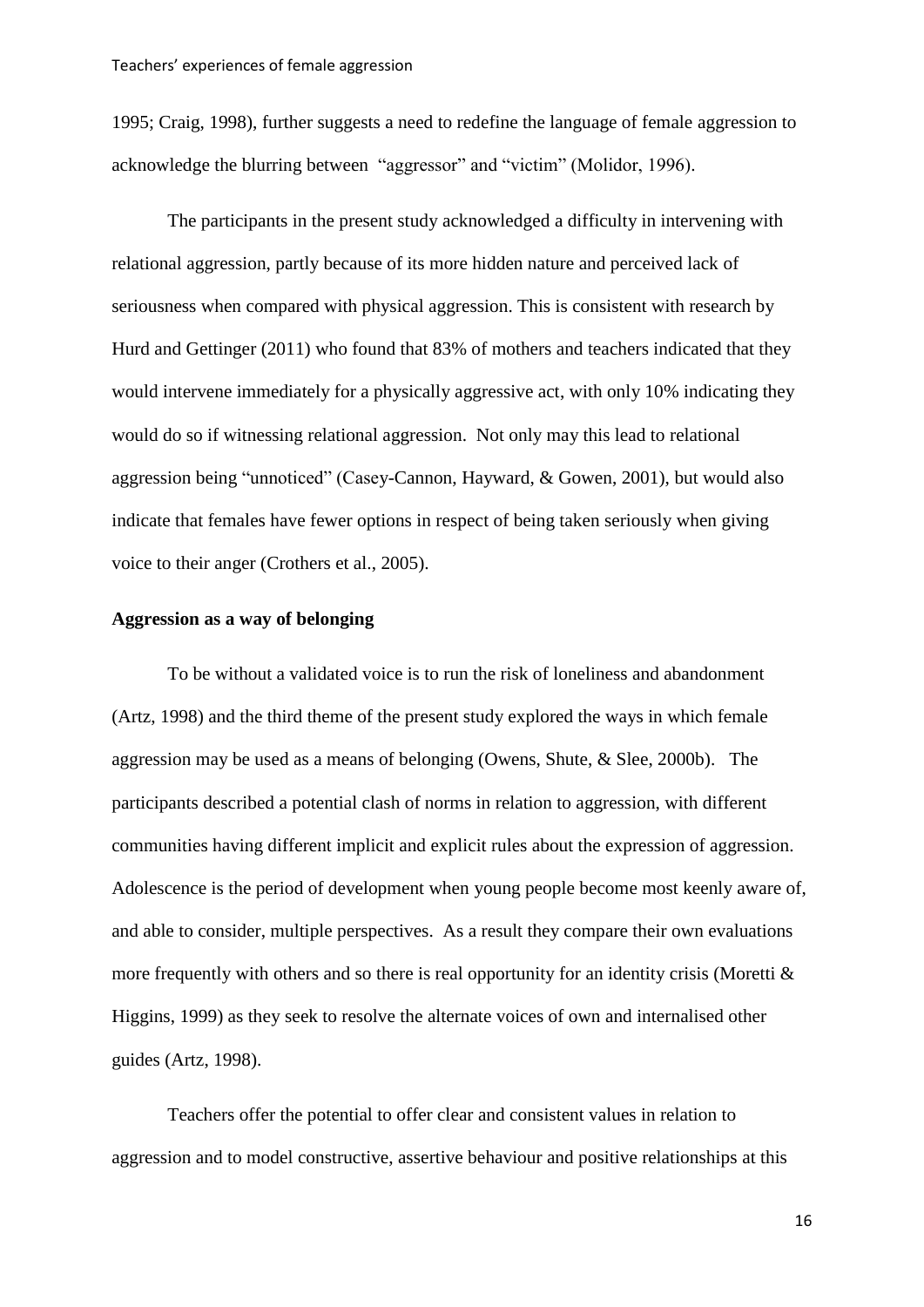crucial time for adolescents (Tatar, 1998). Consistent with the findings of Yoon and Kerber (2003), some of the participants in the present study acknowledged the opportunities for teachers to model bullying and aggressive behaviour. Furthermore, some participants expressed discomfort with facilitating and supporting assertive behaviour in their students, as a more constructive and positive means of dealing with negative emotions. One reason for this was the acknowledgement by some of the participants that female assertiveness was often viewed negatively in the wider community, with assertive women being perceived as bossy. This was perhaps one outcome of treating male aggression as a reference point for female aggression, with one participant noting that identical behaviour would be viewed positively as assertive in males, but negatively as aggressive in females.

#### **Conclusion**

The study, by highlighting that female aggression is often viewed in the context of male aggression, rather than on its own terms, suggests that there is a need for a "different voice" (Artz, 1998, p. 100) or framework within which to understand girls' aggression (Underwood et al., 2001). The importance of language, particularly expressive language skills, is evident in child-development and attachment literature (McElwain, Holland, Engle, Wong & Emery, 2014; Zahn-Waxler, Park, Essex, Slattery & Cole, 2005) and it would seem that to focus on continuing to develop these expressive skills offers the opportunity to equip girls with the ability to outline their worldview (Henning-Stout, 1998). This study would suggest that the framework needs to enable individuals to find their voice to express their own self-view (Moretti et al., 2001) and to express the values they hold (Moretti & Wiebe, 1999). It needs to be a framework within which, instead of using their verbal skills to facilitate aggression (Björkqvist, et al., 1992), girls can discover the "freedom to relate authentically" (Crothers et al., 2005). This would necessitate a move away from girls using their verbal social skills to compromise, oblige and avoid and instead promote a genuine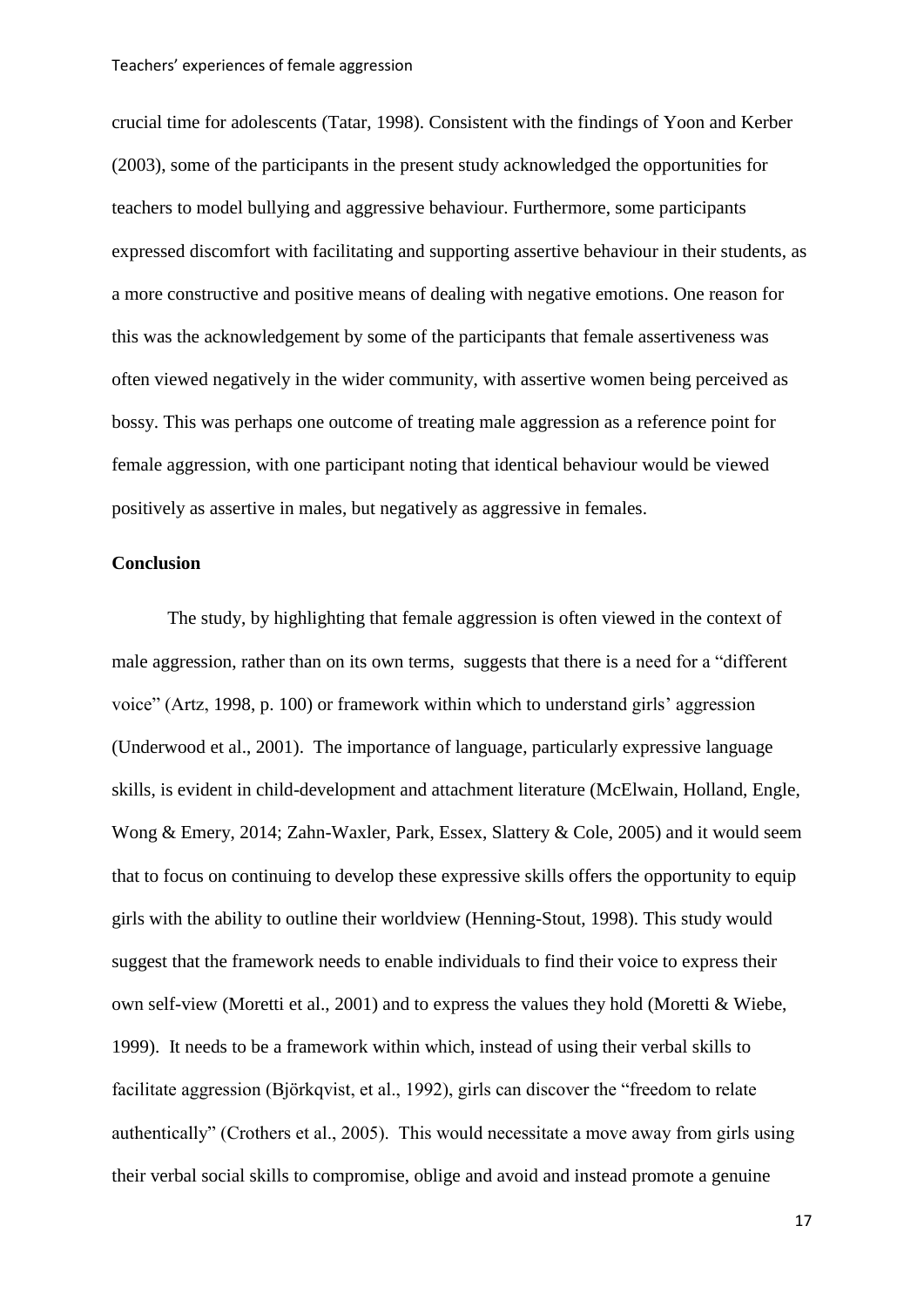language of assertion. This will demand a reappraisal of what is intended when a girl is asked to be "lady-like" (Crothers et al., p.353).

#### **Limitations**

The results of the study must be considered within the context of its limitations. This study took place in one school with its own unique demographic and the professionals who participated volunteered rather than being randomly chosen. The school was deliberately chosen because it was a single sex (all girls) school and it is acknowledged that this choice limits the extent to which the results can be considered to be more widely applicable. However, the choice of the researchers to undertake a qualitative study using IPA as the analytical tool carried the assumption that the results of the study were never intended to be widely generalisable. It should also be noted that the questions asked of participants are chosen to address a particular topic and may, therefore, prime participants to consider the topic in a specific way. One of the questions that participants were asked was 'How do you think aggression displayed by girls compares to that displayed by boys?' This question, while prompting a comparisons between the sexes, did not prime participants to suggest either similarities or differences. It should be acknowledged, however, that differently worded questions would be likely to elicit different themes.

#### **Future research**

Despite these limitations, the results of the study do suggest some potential areas for future research. First, it would be useful triangulate qualitative methodology and teacher report with the use of appropriate measures in order to provide a range of perspectives on aggressive behaviour. This would help identify whether the views of the teachers in the present study are shared by others and are supported by more objective measures of aggression. As the teachers in the present study demonstrated awareness of relational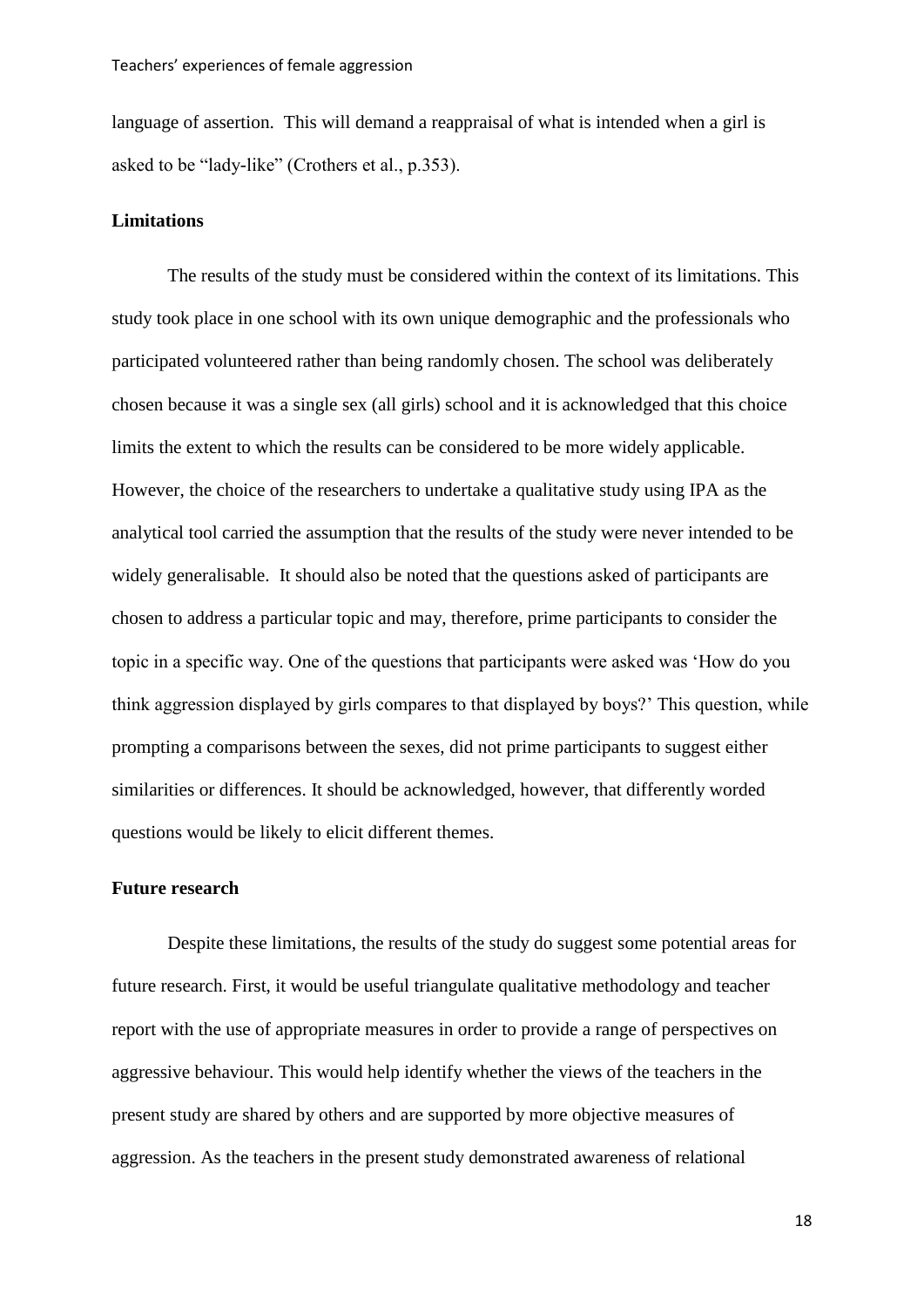aggression beyond what was expected in the light of previous research (e.g. Shute et al., 2002) it would be fruitful to further investigate how teachers intervene in relational aggression in practice. This may be particularly important in light of research which suggests that there is a higher incidence of relational bullying and victimisation in schools which have more detailed anti-bullying policies (Woods & Wolke, 2003). There is also scope to further explore the ways in which pro-social behaviour and assertiveness can be supported within schools, given that low pro-social behaviour is linked to both relational and overt aggression (Crick, Casas & Mosher, 1997). This may be particularly relevant, given that the teachers in the present study had somewhat differing views on promoting the assertiveness of the female students. All of these strands of research may contribute to the development of an explanatory framework for female aggression that reflects the worldview of females.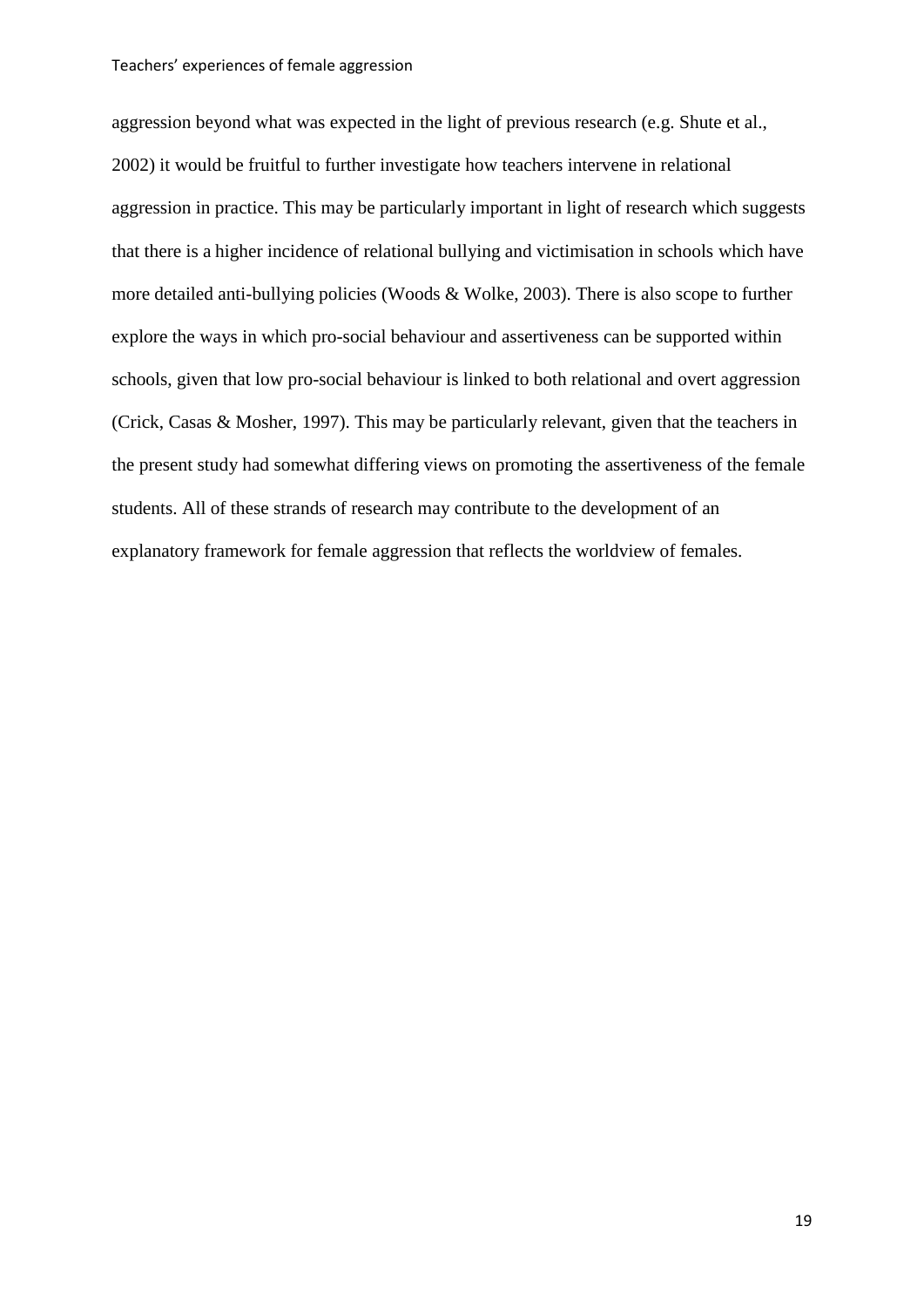#### **References**

- Archer, J. (2004). Sex Differences in Aggression in Real-World Settings: A Meta-Analytic Review. Review of General Psychology, 8(4), 291-322.
- Artz, S. (1998). Where have all the school girls gone? Violent girls in the school yard. Child and Youth Care Forum, 27(2), 77-109.
- Bauman, S., & del Rio, A. (2006). Preservice teachers' responses to bullying scenarios: Comparing physical, verbal, and relational bullying. Journal of Educational Psychology, 98(1), 219-231.
- Bosson, J.K., Vandello, J.A., Burnaford, .R.M., Weaver, J.R., Arzu Wasti, S. (2009). Precarious manhood and displays of physical aggression. Personality and Social Psychology Bulletin, 35(5), 623-34.
- Bowie, B. H. (2010). Understanding the gender differences in pathways to social deviancy: relational aggression and emotion regulation. Archives of Psychiatric Nursing, 24(1), 27-37.
- Björkqvist, K., Lagerspetz, K. M. J., & Kaukiainen, A. (1992). Do girls manipulate and boys fight?: Developmental trends in regard to direct and indirect aggression. Aggressive Behavior, 18, 117-127.
- Campbell, A., Muncer, S., Guy, A., & Banim, M. (1996). Social representations of aggression: Crossing the sex barrier. European Journal of Social Psychology, 26(1), 135–147,
- Campbell, A. & Muncer, S. (1994). Sex differences in aggression: social representation and social roles. British Journal of Social Psychology, 33(2), 233-240.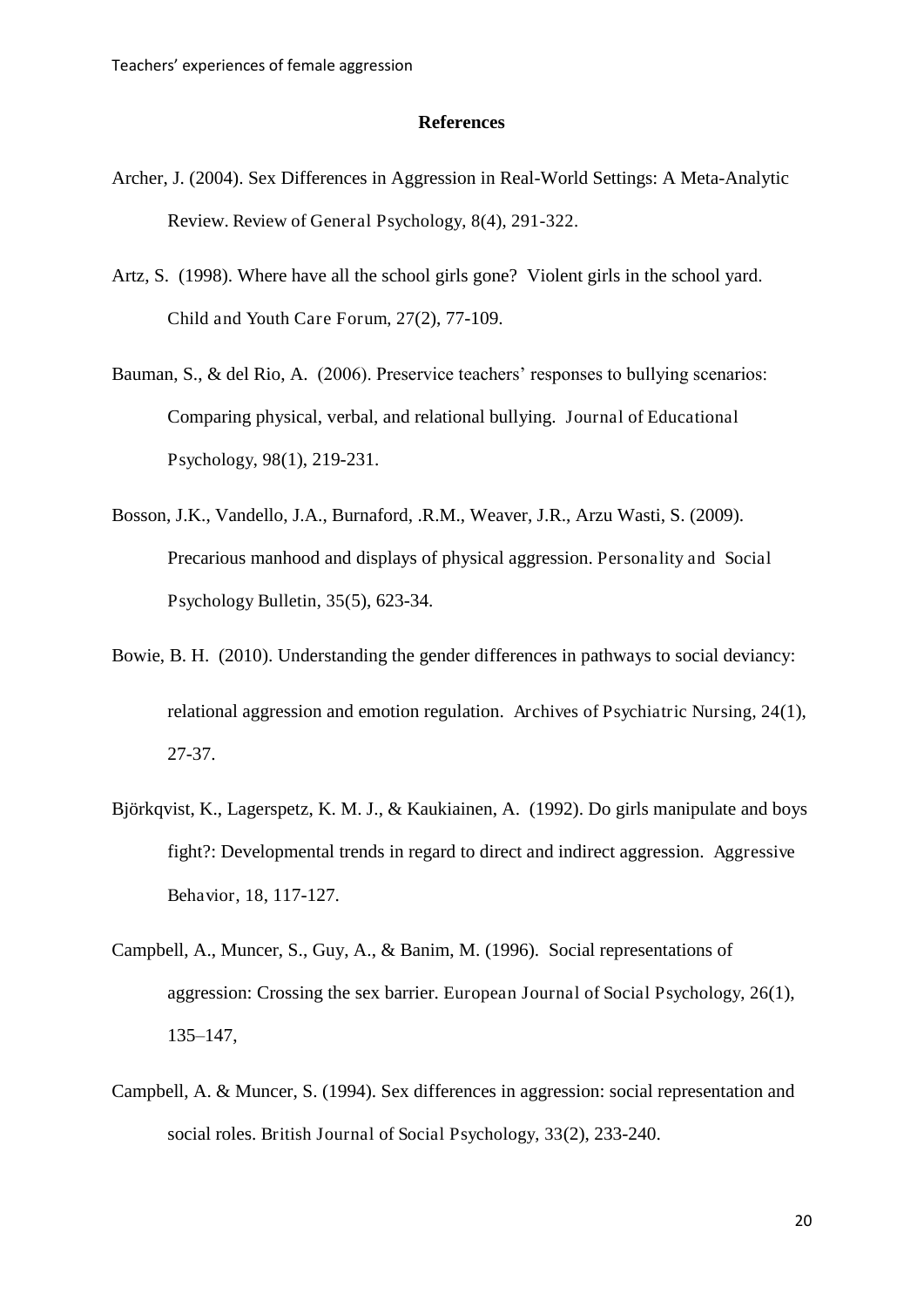Casey-Cannon, S., Hayward, C., & Gowen, K. (2001). Middle-school girls' reports of peer

- victimization: Concerns, consequences, and implications. Professional School Counseling, 5(2), 138-147.
- Craig, W. M. (1998). The relationship among bullying, victimization, depression, anxiety, and aggression in elementary school children. Personality and Individual Differences, 24(1), 123-130.
- Crick, N. R. (1995). Relational aggression: The role of intent attributions, feelings of distress, and provocation type. Developmental and Psychopathology, 7, 313-322
- Crick, N. R. (1997). Engagement in gender normative versus nonnormative forms of aggression: Links to social-psychological adjustment. Developmental Psychology, 33(4), 610-617.
- Crick, N. R., Ostrov, J. M., & Werner, N. E. (2006). A longitudinal study of relational aggression, physical aggression, and children's social-psychological adjustment. Journal of Abnormal Child Psychology, 34(2), 131-142.
- Crothers, L. M., Field, J. E., & Kolbert, J. B. (2005). Navigating power, control, and being nice: aggression in adolescent girls' friendships. Journal of Counseling and Development, 83(3), 349-354.
- Cullerton-Sen, C., & Crick, N. R. (2005). Understanding the effects of physical and relational victimization: The utility of multiple perspectives in predicting socialemotional adjustment. School Psychology Review, 34(2), 147-160.
- Henning-Stout, M. (1998). Assessing the behavior of girls: What we see and what we miss. Journal of School Psychology, 36(4), 433-455.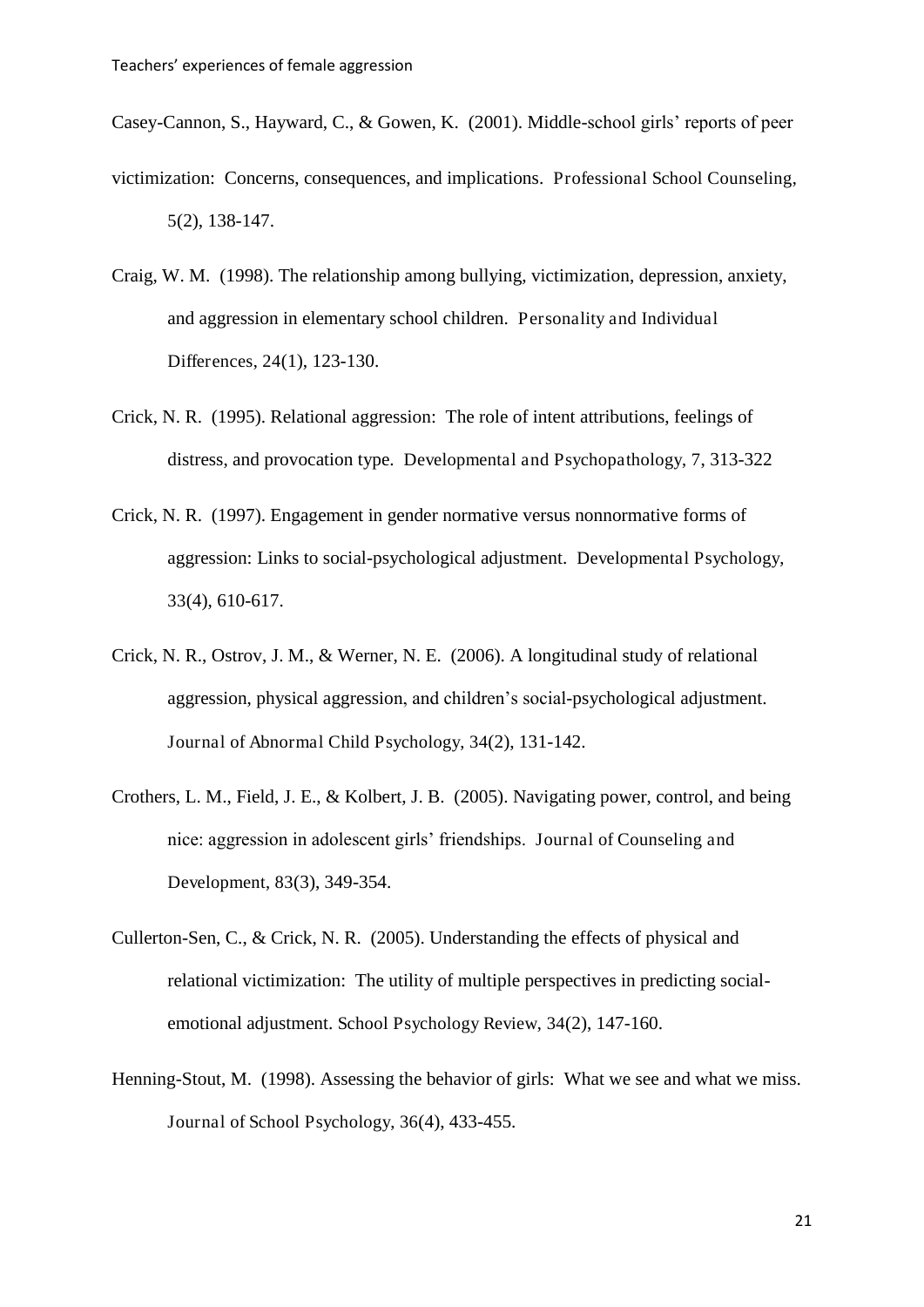- Hurd, H. D., & Gettinger, M. (2011). Mothers' and teachers' perceptions of relational and physical aggression in pre-school children. Early Child Development and Care, 181(10), 1343-1359.
- Lancelotta, G. X., & Vaughn, S. (1989). Relation between types of aggression and sociometric status: peer and teacher perceptions. Journal of Educational Psychology, 81(1), 86-90.
- McElwain, N. L., Holland, A. S., Engle, J. M., Wong, M. S., & Emery, H. T. (2014). Childmother attachment security and child characteristics as joint contributors to young children's coping in a challenging situation. Infant and Child Development, 24(4), 414-434.
- Molidor, C. E. (1996). Female gang members: A profile of aggression and victimization. Social Work, 41(3), 251-257.
- Moretti, M. M., & Higgins, E. T. (1999). Own versus other standpoints in self-regulation: Developmental antecedents and functional consequences. Review of General Psychology,3(3), 188-223.
- Moretti, M. M., Holland, R., & McKay, S. (2001). Self-other representations and relational and overt aggression in adolescent girls and boys. Behavioral Sciences and the Law, 19, 109-126.
- Moretti, M. M., & Wiebe, V. J. (1999). Self-discrepancy in adolescence: Own and parental stand-points on the self. Merrill-Palmer Quarterly, 45(4), 624-649.
- Ostrov, J. M., & Keating, C. F. (2004). Gender differences in preschool aggression during free play and structured interactions: An observational study. Social Development, 13(2), 255-277.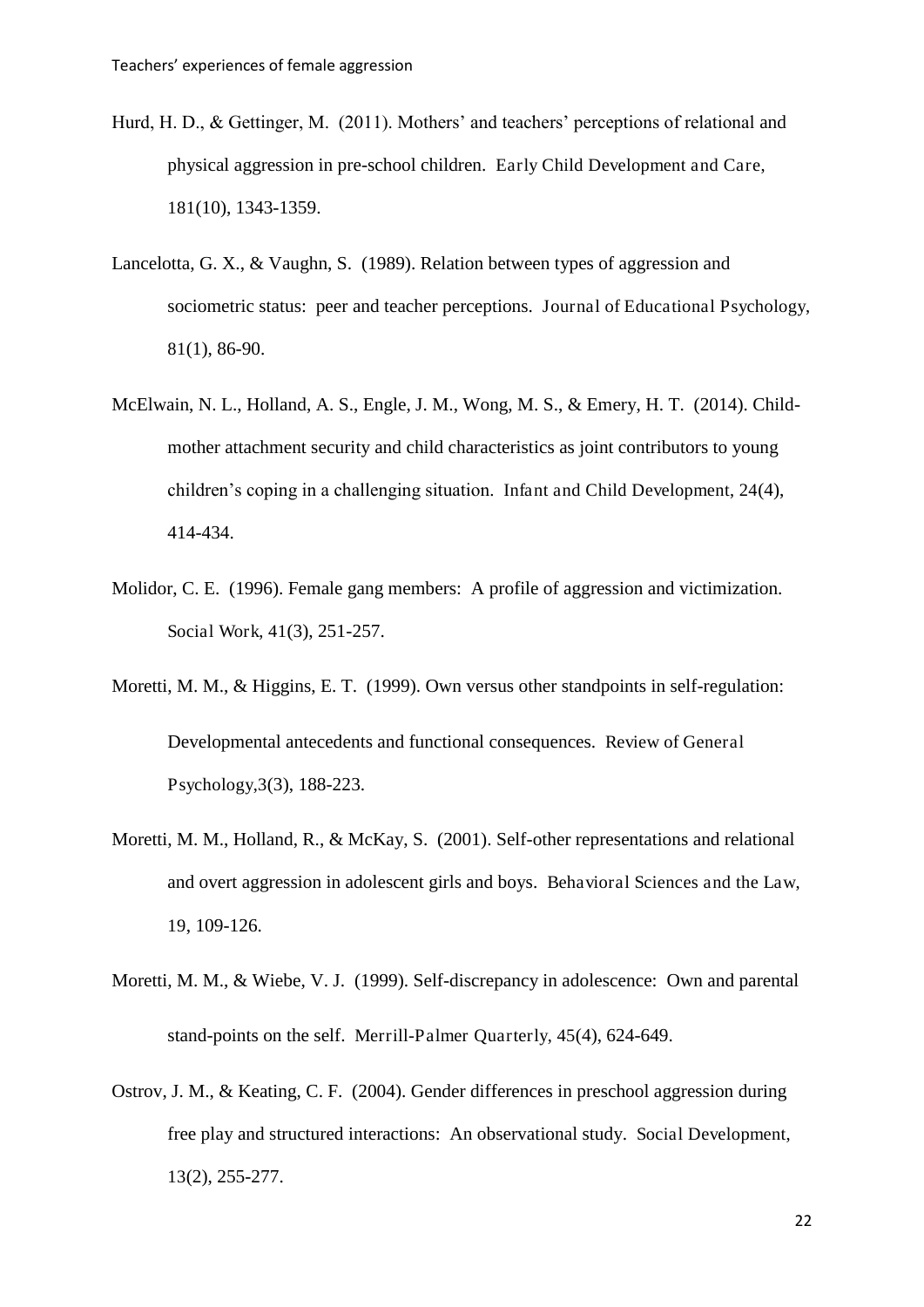- Owens, L., Shute, R., & Slee, P. (2000a). "Guess what I just heard!": Indirect aggression among teenage girls in Australia. Aggressive Behavior, 26(1), 67-83.
- Owens, L., Shute, R., & Slee, P. (2000b). "I'm in and you're out…": Explanations for teenage girls' indirect aggression. Psychology, Evolution & Gender, 2(1), 19-46l
- Owens, L., Shute, R., & Slee, P. (2005). "In the eye of the beholder…": Girls', boys' and teachers' perceptions of boys' aggression to girls. International Education Journal, 5(5), 142-151.
- Paquette, J. A., & Underwood, M. K. (1999). Gender differences in young adolescents' experiences of peer victimization: Social and physical aggression. Merrill-Palmer Quarterly, 45(2), 242-266.
- Pringle, J., Drummond, J., McLafferty, E., & Hendry, C. (2011). Interpretative phenomenological analysis: A discussion and critique. Nurse Researcher, 18(3), 20- 24.
- Prinstein, M. J., Boergers, J., & Vernberg, E. M. (2001). Overt and relational aggression in adolescents: Social-psychological adjustment of aggressors and victims. Journal of Clinical Child and Adolescent Psychology, 30(4), 479-491.
- Putallaz, M., Grimes, C. L., Foster, K. J., Kupersmidt, J. B., Cole, J. D., & Dearing, K. (2007). Overt and relational aggression and victimization: Multiple perspectives within the school setting. Journal of School Psychology, 45, 523-547.
- Reid, K., Flowers, P., & Larkin, M. (2005). Interpretative phenomenological analysis: An overview and methodological review. The Psychologist, 18, 20–23.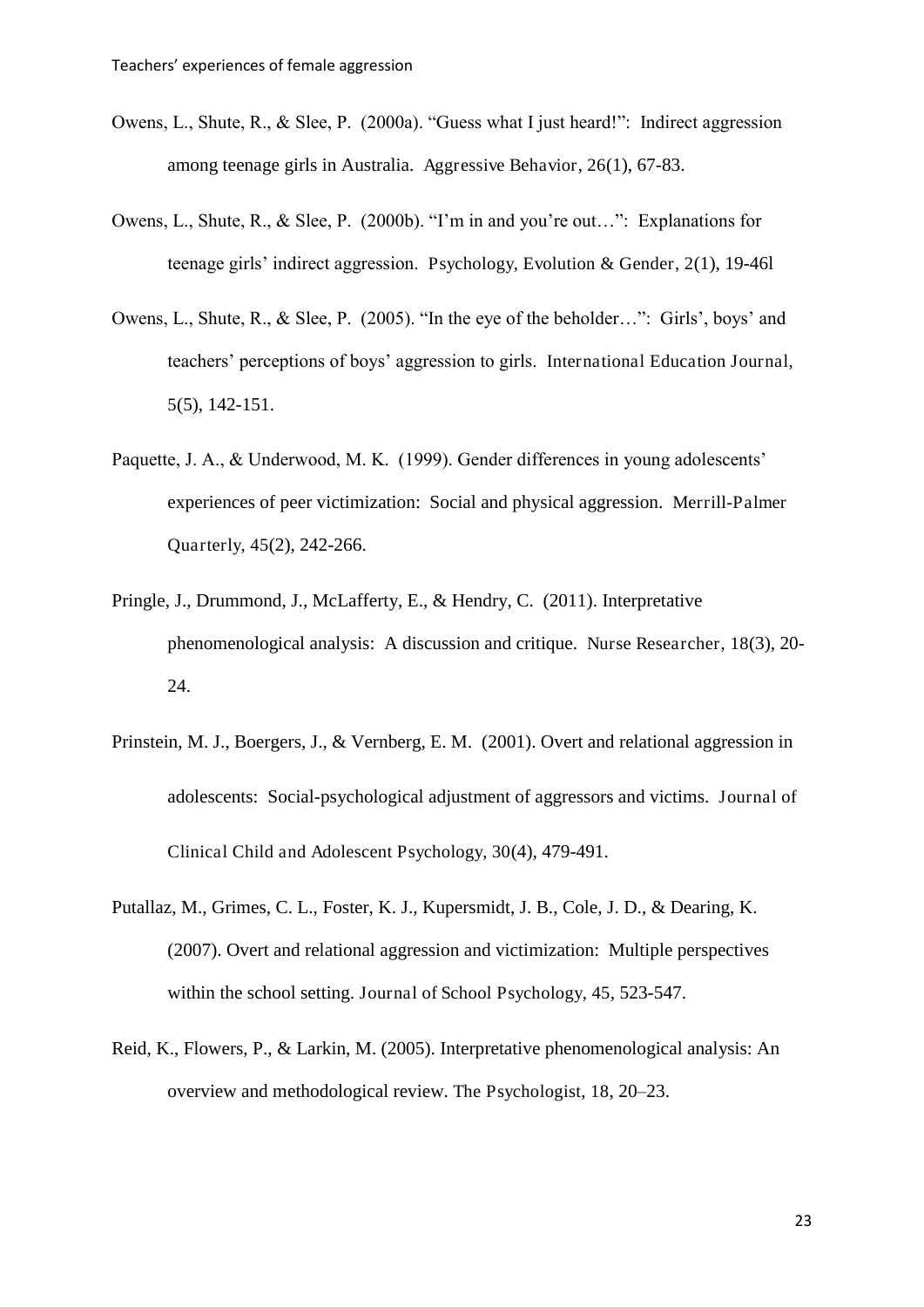- Rohner, R. (1976). Sex differences in aggression: Phylogenetic and enculturation perspectives. Ethos: Journal of the Society for Psychological Anthropology, 4(1), 57-72.
- Schultz, D., Izard, C. E., & Bear, G. (2004). Children's emotion processing: Relations to emotionality and aggression. Development and Psychopathology, 16, 371-387.
- Shute, R., Owens, L., & Slee, P. (2002). "You just stare at them and give them daggers": Nonverbal Expressions of social aggression in teenage girls. International Journal of Adolescence and Youth, 10(4), 353-372.
- Smith, J. A. (2011). Evaluating the contribution of interpretative phenomenological analysis. Health Psychology Review, 5(1), 9-27.
- Smith, J. A. (2004). Reflecting on the development of interpretative phenomenological analysis and its contribution to qualitative research in psychology. Qualitative Research in Psychology, 1, 39-54.
- Smith, J. A., & Osborn, M. (2008). Interpretative phenomenological analysis. In J. A. Smith (Ed.), Qualitative psychology: A practical guide to research methods  $(2^{nd}$  ed.) (pp. 53-80). London: Sage.
- Tatar, M. (1998). Teachers as significant others: Gender differences in secondary school pupils'perceptions. British Journal of Educational Psychology, 68, 217-227.
- Tomada, G., & Schneider, B. H. (1997). Relational aggression, gender, and peer acceptance: Invariance across culture, stability over time, and concordance among informants. Developmental Psychology, 33(4), 601-609.

Underwood, M. K. (2003). Social Aggression among Girls. London: The Guilford Press.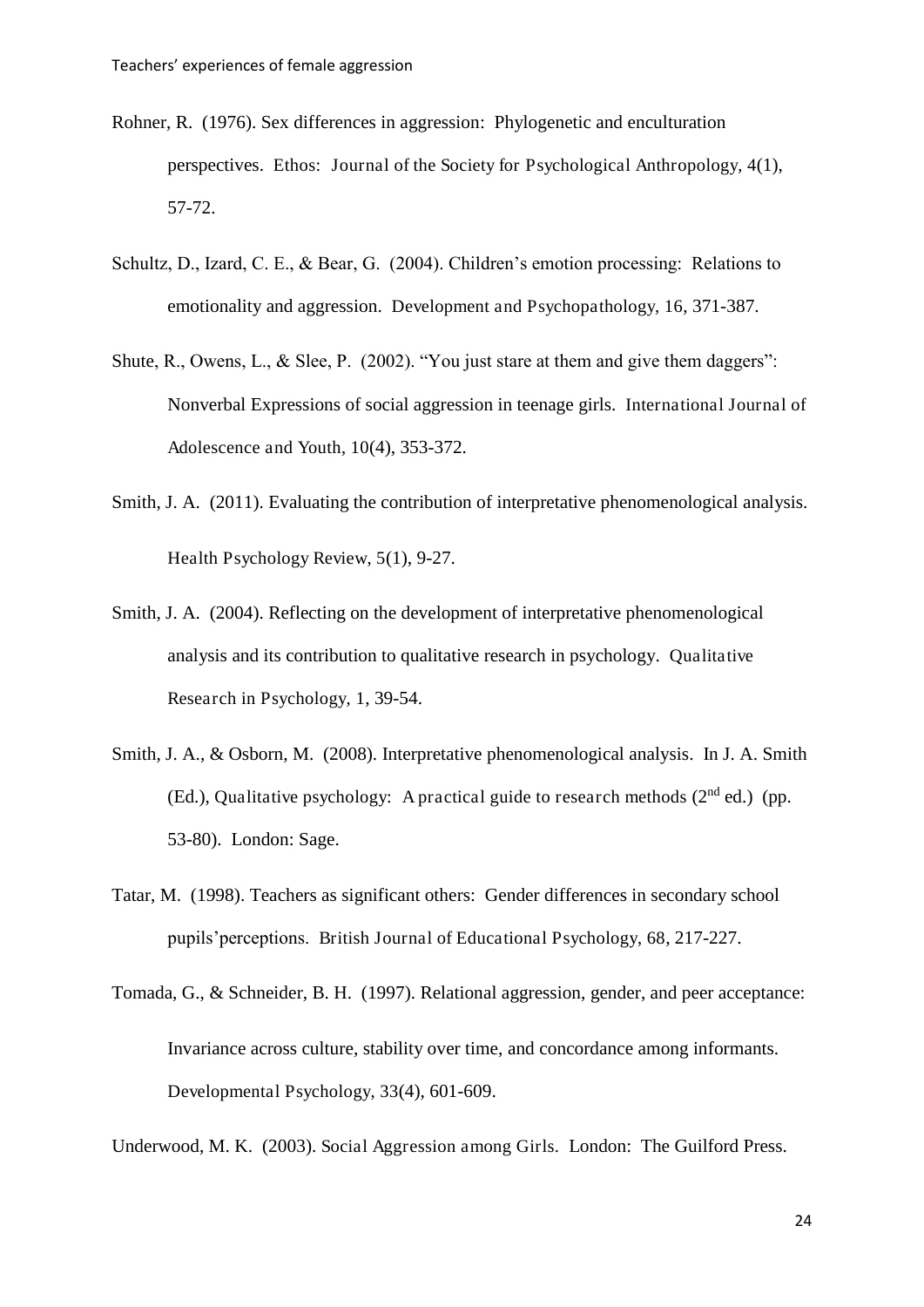- Underwood, M. K., Galen, B. R., & Paquette, J. A. (2001). Top ten challenges for understanding gender and aggression in children: Why can't we all just get along? Social Development, 10(2), 248-266.
- Woods, S., & Wolke, D. (2003). Does the content of anti-bullying policies inform us about the prevalence of direct and relational bullying behaviour in primary schools. Educational Psychology: An International Journal of Experimental Educational Psychology, 23(4), 381-401.
- Xie, H., Swift, D. J., Cairns, B. D., & Cairns, R. B. (2002). Aggressive behaviors in social interaction and developmental adaptation: A narrative analysis of interpersonal conflicts during early adolescence. Social Development, 11(2), 205-224.
- Yoon, J. S., & Kerber, K. (2003). Bullying: Elementary teachers' attitudes and intervention strategies. Research in Education, 69(1), 27-35
- Young, E. L., Boye, A. E., & Nelson, D. A. (2006). Relational aggression: Understanding, identifying, and responding in schools. Psychology in the Schools, 43(3), 297-312.
- Zahn-Waxler, C. (1993). Warriors and worriers: Gender and psychopathology. Development and Psychopathology, 5, 79-89.
- Zahn-Waxler, C., Park, J. H., Essex, M., Slattery, M., & Cole, P. M. (2005). Relational and overt aggression in disruptive adolescents: Prediction from early social representation and links with concurrent problems. Early Education and Development, 16(2), 259- 282.